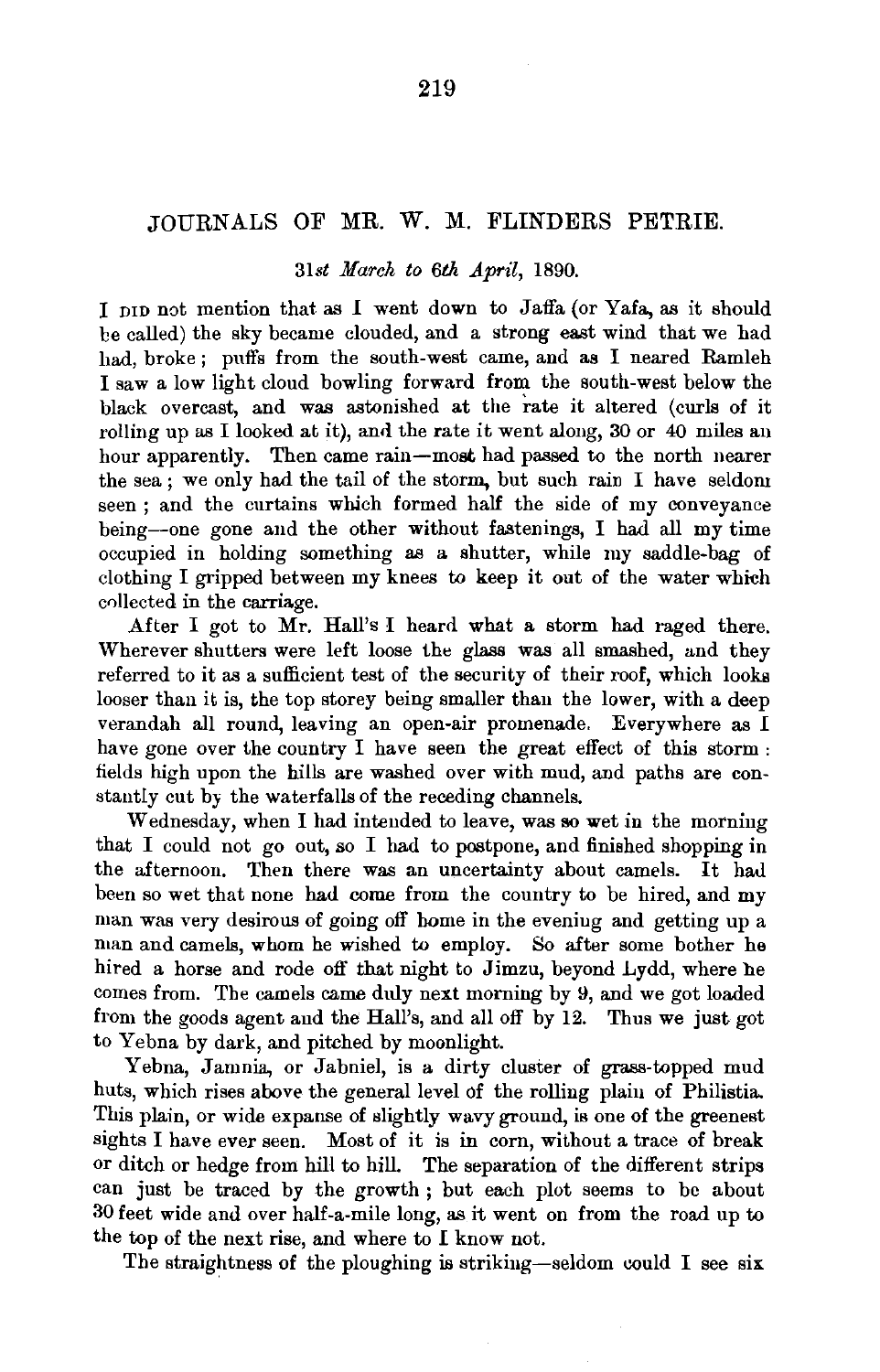inches of bend in the line. Some regions are all left in pasture, 'some in heather or wild plants, some in fallow. Everywhere the west boundary is the mass of sand-dunes, which gradually eat up the land, now covering some four or five miles wide from the sea coast and ending in steep slopes which stand up 20 feet or more above the cultivated plain. Next day we went on past Ashdod, which has been partly swallowed by the sanddunes, but still bears a mass of green-topped houses on its heap. After looking over some sites on the way, I pushed ahead of the camels to Bureir, and looked out for the best camping. I could get no shade of trees, but found a wide meadow east of the town beyond the well, which *was* good ground, and ·sloped down sharply into a little watercourse, so that it is well drained. Here we pitched, with some cactus-hedged gardens a little way off on three sides, and Burier on the west.

During the night I was awoke by a dog getting in, and again by a slight noise, and looking up, saw a gap in the tent-in it, a man's head and shoulders, and heard the intruder fumblmg over the tool-bag, too heavy to carry off, and awkward to open. I challenged, he ran, and four bullets went over his head to improve his pace. I had noticed the chance of an opening being tried there, and had put all small articles far from the place, which was an ill-secured and needless doorway. Next day 1 sewed it all up, and generally improved the arrangements. I went to the Sheikh, and he much wanted me to pitch in a dirty courtyard, with beasts and fowls about. I could not, but proposed to have two guards out near the tents, so as to make the village responsible.

The Sheikh is an oldish man, quiet and sensible, and I think there will be no troubles there. It is curious to hear, not only of *El Kwds* (Jerusalem), but *Kudes,* as some say, much near *Kadesh.* The Arabs, in whose region 'Ajlûn is, are not called "Amarin" so often as *El Amar*, exactly the Egyptian name of Amorites. I expect it is the same name, and perhaps more from the locality than from the origin of this tribe. The people here use subterranean corn and fodder *bins* ; and I saw several letting down baskets and pulling' them up full of stuff. The places are much like the cisterns, apparently, with a round hole flush with the ground. It suggests that many old cisterns, as we suppose them to be, in the ruins may be granaries. One of my guards was for four years servant to an English doctor in Constantinople, as he says. I explained my object and intention to the folks, but I find trouble in understanding their Syrian with my Egyptian. I went off next day for a round to see the country. *Umm Lakis* (supposed to be Lachish) is nearly all cultivated, and the surface stuff is Roman ; so I do not see much to try for. 'Ajlûn is worse. There is very little pottery about ; what there is, is Roman, and it is all with barley around, and on the top an onion garden, a hovel, and an old man. Then I went to Sukariyah (where there are also Roman things) to see the head Sheikh of the Bedawîn of the district - the Amarin. I found him a pleasant fellow sitting under an enormous flat tent, with a number of his following. I did a deal of silence, for that is orthodox ; and in the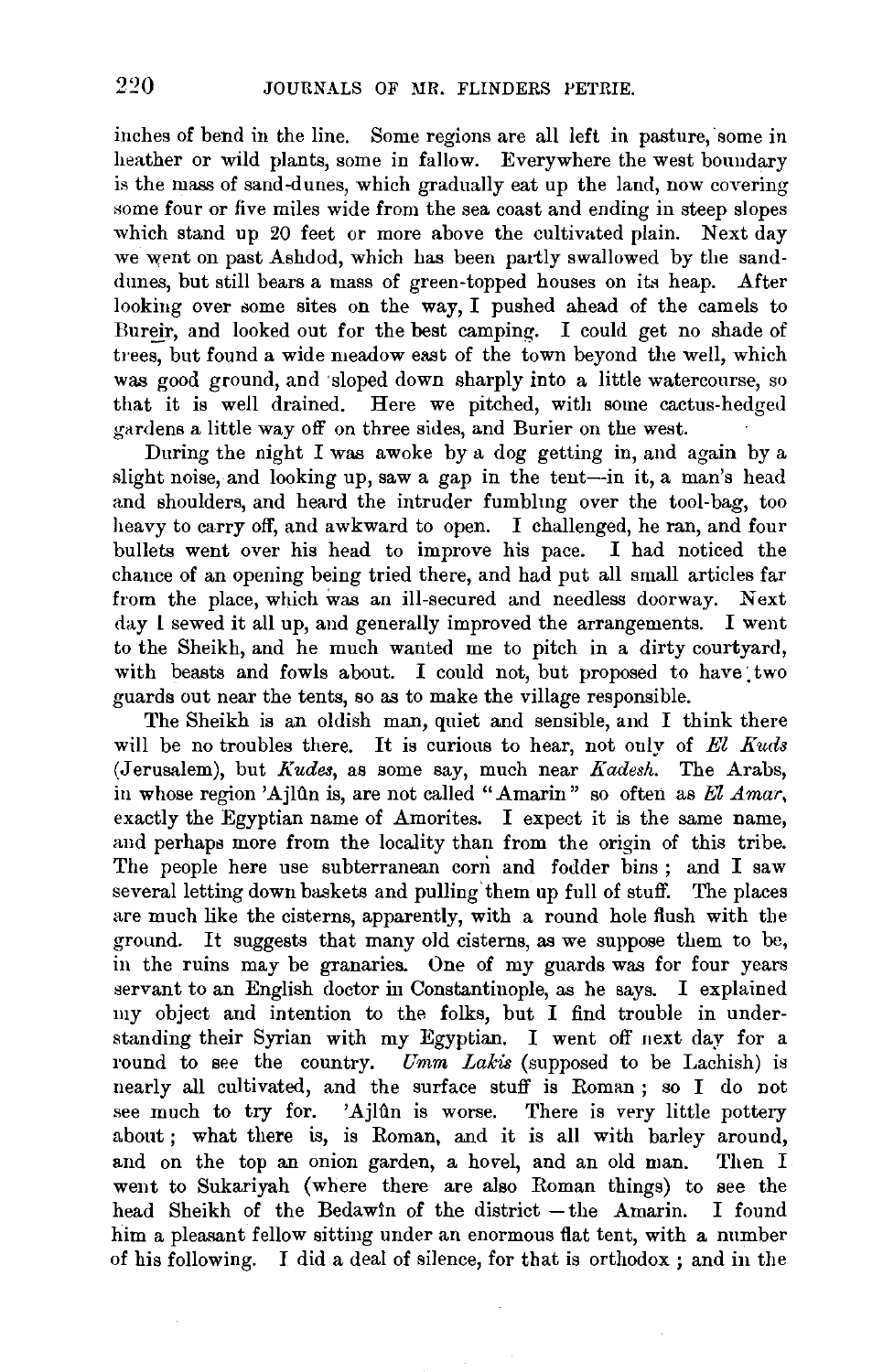intervals stated my business. Soon after I arrived there was a chorus of dogs, and a man came up bearing a wide wooden bowl on his head, with the midday meal. It was set before us, and we gathered round, about half-a-dozen at once. The mixture was bread in sour curds, and plenty of butter melted amongst it, with a layer of pieces of fat mutton on the top. I smelt the sourness, and judiciously grabbed a good bit of plain meat, which kept me in play as long as the others. It was amusing to see them grasping handsful of the fearful mixture, and stuffing it into their mouths. When one set had put down enough, they rose and another party squatted round the big bowl, until at last there was little or nothing left. Some favoured folks, not in the first circle, had bones and lumps handed over to them before the second or later circles of squatters came on. Before beginning, the best society rinsed hands, and when done, they went across and rubbed off the grease on a flap of the black goat's-hair tent, and then rinsed again. After coffee, I bid good-bye, slipping a napoleon into the Sheikh's hand as a smoother for future business.

Then I went to Tell Hesy, a striking place. The mound is about 60 or 80 feet high, cut away on one side by an encroaching stream. There was much pottery about, but none of it Roman-all earlier ; and I think this is worth a dozen of all the other places put together. But it is mostly cultivated, and is six miles from here. The nearest village, Khurbet Hazzarah, is nothing to notice. Tell abu Shukf has much pottery about, as its name implies; but it is half cultivated. The pottery seems to be mainly pre-Roman. Khurbet Summeily has also some early pottery, but it is not important. The astonishing matter to me is, how closely these Bedawin cultivate the ground. There is but a small proportion of pasture, nearly all being arable, some fallow, but mostly in barley. This will make any thorough work difficult, as we must buy out the crops.

### 7th to 16th April, 1890.

A curious survival, or revival, is seen here in the pottery. The black pottery found in early Greek sites is considered Phcenician ; here all the pottery in common use is black, and is made at Gaza. Moreover, the ancient was painted with red lines, and so is the modern, only with red lead instead of ochre. Around modern tombs they do not build *welis,*  as in Egypt, but open courts or enclosures. Around the inside there are 11iches in the wall, in which fire is burnt on potsherds every Friday. Also stone tables are built against the wall, and within these lamps or stands with fire are placed. These are identical with the curious arrangements all round the inside of the so-called Phamician temple at Hagiar Rim, in Malta. Then on these tables, and also on graves, are placed old mill-centres or querns, which do not appear to be worn out. These are all found in old sites, and, I hear on inquiry, are not made now. They remind one of the conical black stone worshipped at Emesa, of which Elgabalus was priest.

I have been twice over to Gaza now, and made friends with.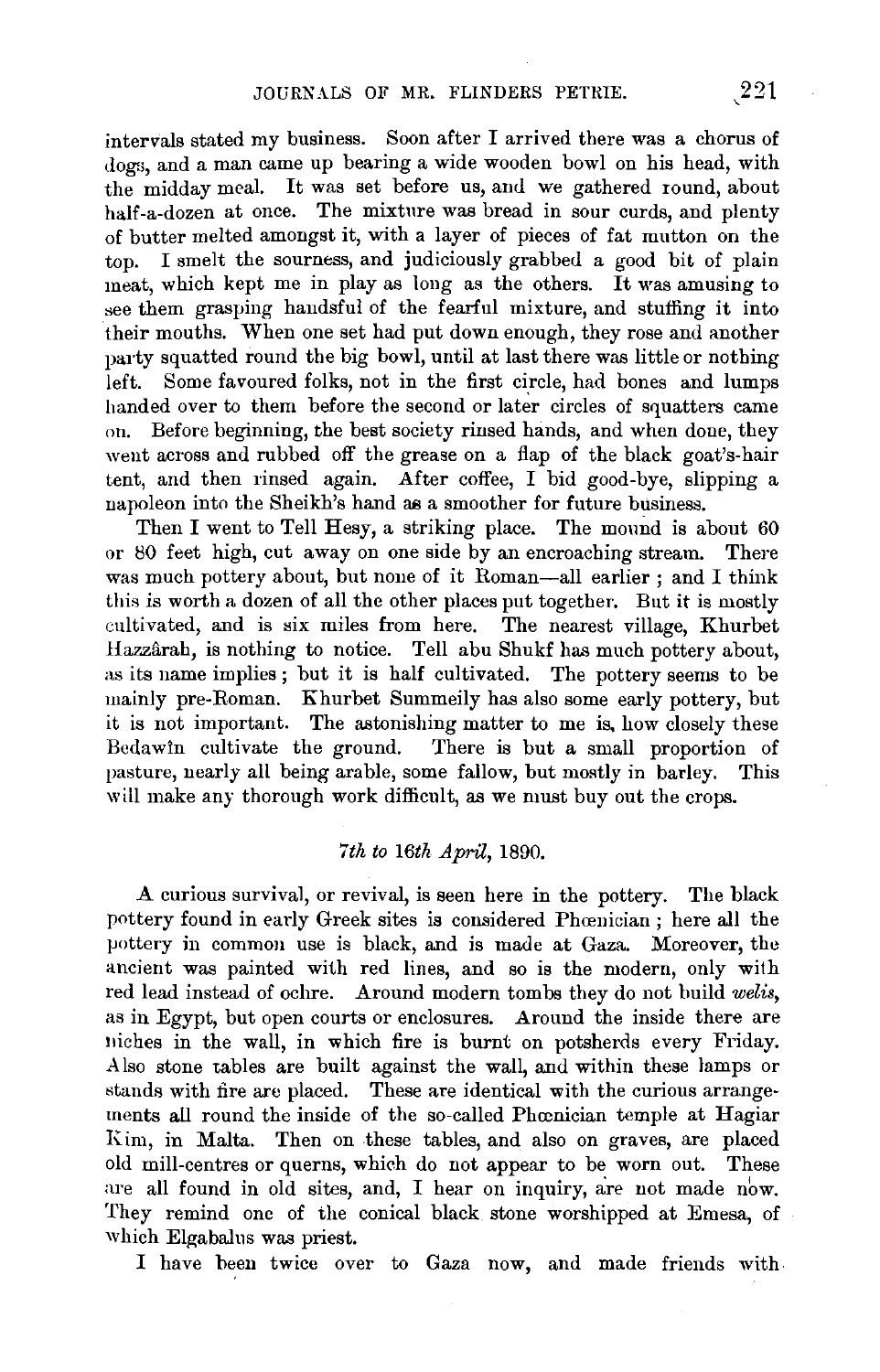Rev. R. Elliott, M.D., medical missionary there, and his wife and her sister. He is a north Irishman, capable and energetic, and as kind and helpful as he possibly can be. He is excellent friends with the Kaimakam (Governor), and will attend to any official matters for me, and I am to stay with them any night that I may want to be in Gaza. His dispenser, moreover, is a most useful fellow, an Arab-Austrian, who writes and speaks Arabic, Turkish, English, &c. I am really more within "humanity's reach" here than in the Fayum with such friends (and a dispensary) only 12 miles off. The present Kaimakam in whose district  $I$  am is very favourable. He has been a journalist most of his life, and lived in Berlin, Vienna, &c. He has no fanaticism, and is much Europeanised in ways and feelings. The Effendi never turned up until a note came from Gaza on,Thursday, asking me to go there about the business. I went and found him at the Kaimakam's. He began with every sort of objection to coming or doing anything, evidently wishing to spin out the time of all pay and no work. The old Kaimakam quite took my part, and answered "a fool according to his folly" more than once. Afterwards they came to Dr. Elliott's, and we had another talk. Dr. Elliott said very soon to me that he had seen many men object to their work, but he never saw one so set against doing anything.

At last, Monday, 14th, I began at Umm Lakis (called Laggis), and it turned out much as I expected, all Roman or Cufic. I made trench pits in many different parts, and everywhere the result is 4 to 8 feet of earth and burnt dust, &c., with Roman and Arab pottery, Beneath that is clean, untouched, red earth, veined with white infiltration, eyidently undisturbed soil.

The latest date of surface pottery is probably about Omayyid or Tulunid, but pre-Crusading. I doubt if the place was much occupied before the second or third century, A.D. It is tolerably certain that therefore, in spite of the name, this cannot be Lachish; nor does the distance from Beit Jibrin accord with what Eusebius states. Tell Hesy is nearer the right distance, and is certainly a great city and early, agreeing better to Lachish being one of the fenced cities of Judah, and being besieged by both Sennacherib and Nebuchadnezzar.

What with too much tea, and men talking, and dogs and donkeys, and my man being inside my tent because the Effendi had the other, I only got two hours' sleep last night, and this morning there was a steady misty rain, which makes it wretched for standing about in wet grass, and which did not clear for two or three hours.

So far nothing appears which is probably pre-Roman, and we found a worn coin of Maximin just about where l should have expected, 2-3 feet above the native soil.

#### *16tlt to 21st April,* 1890.

The third day's work at Umm Lakis only confirmed what I had already noticed. Within a couple of feet of the bottom of the made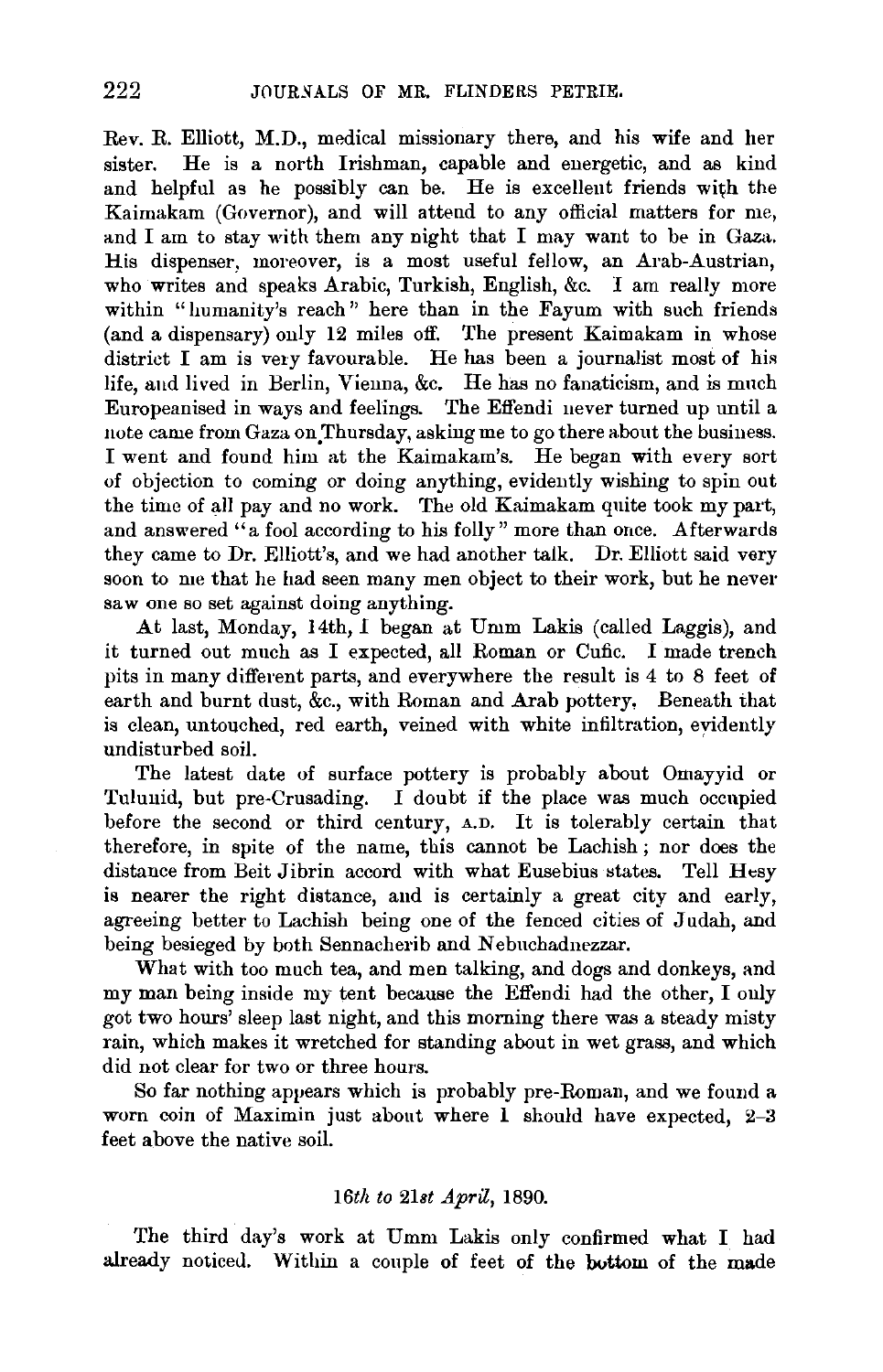ground a very worn coin of Maximin Hercules was found. And on a rise near the town I noticed pieces of walls, which proved to be part of a Roman villa with a bath, as far as we cleared the place. It being then pretty evident that Umm Lakis is not Lachish, and that there was nothing pre-Roman there, I moved over to Tell Hesy, which is 6 miles from Bnreir, and therefore too far to go every day (to those without a detailed map I may say that Tell Hesy is 17 miles east of Gaza). This is entirely in the Arab country, and though those gentry do not pay any land taxes to the Government yet they are considered to have a certain right to the ground, simply because no Turkish Governor is strong enough to reduce them to obedience. There is not a house in sight all round the country, only straggling groups of low, brown tents.

I had intended to go to the principal sheikh of the district, make friends with him, and offer to pay liberally for Arab guards as appointed by him, as a means of giving cash, slice by slice, according to time ; but the Effendi would not hear of my saying anything to the Arabs, because of their rapacious expectations, but he would attend to all that by asserting his official authority. In fact, it was just a question who was to get the *pickings*, the Arabs as *de facto* masters of the situation, or the authorities as *de jure* masters. And the Effendi guessed that if I paid one party I should cold-shoulder the other. So as he took all the responsibility I left the matter entirely to him, and he had to attend to it with a vengeance. For two whole days he was in constant parley with interminable sheikhs of all the neighbourhood. Some decent and and friendly, some demanding money, some threatening, and all feeling their way. He had once to begin a letter to the Kaimakam at Gaza, asking for some soldiers to be sent before one fellow would knuckle nnder, for the one thing these Arabs dread is a party of even pacific soldiers, as their horses would be turned loose into the standing barley and wheat to feed.

The final situation is that the Arabs will not get backshesh, and our guards consist of two from Bureir (the Constantinople doctor's servant and one who knows all the Arabs here very well), one Arab from the nearest settlement, and one appointed by the big sheikh. So everybody is responsible for us. All this is needful as the whole country is very unsettled, though not unusually so. Only the other day a big Effendi of Gaza and some others were stopped within a few miles of the town and stripped of everything. The work is overrun all day by lounging Arabs from the neighbourhood, whom I get on with very well as they are pleasant and civil enough, when not out for plunder. A few small jokes, and especially a little mimicry of any peculiar manner or ways, will set them all laughing, and make us good friends for the time, and probably less touchy afterwards. So far there is no difficulty in getting people over from Bureix to work, as I have increased their wages to 1s. a day for  $a$  man and woman or girl. But they are poor workers after the Egyptians, not doing more than one-half or two-thirds of what my old hands in Egypt would have done. I am getting them better fixed to the work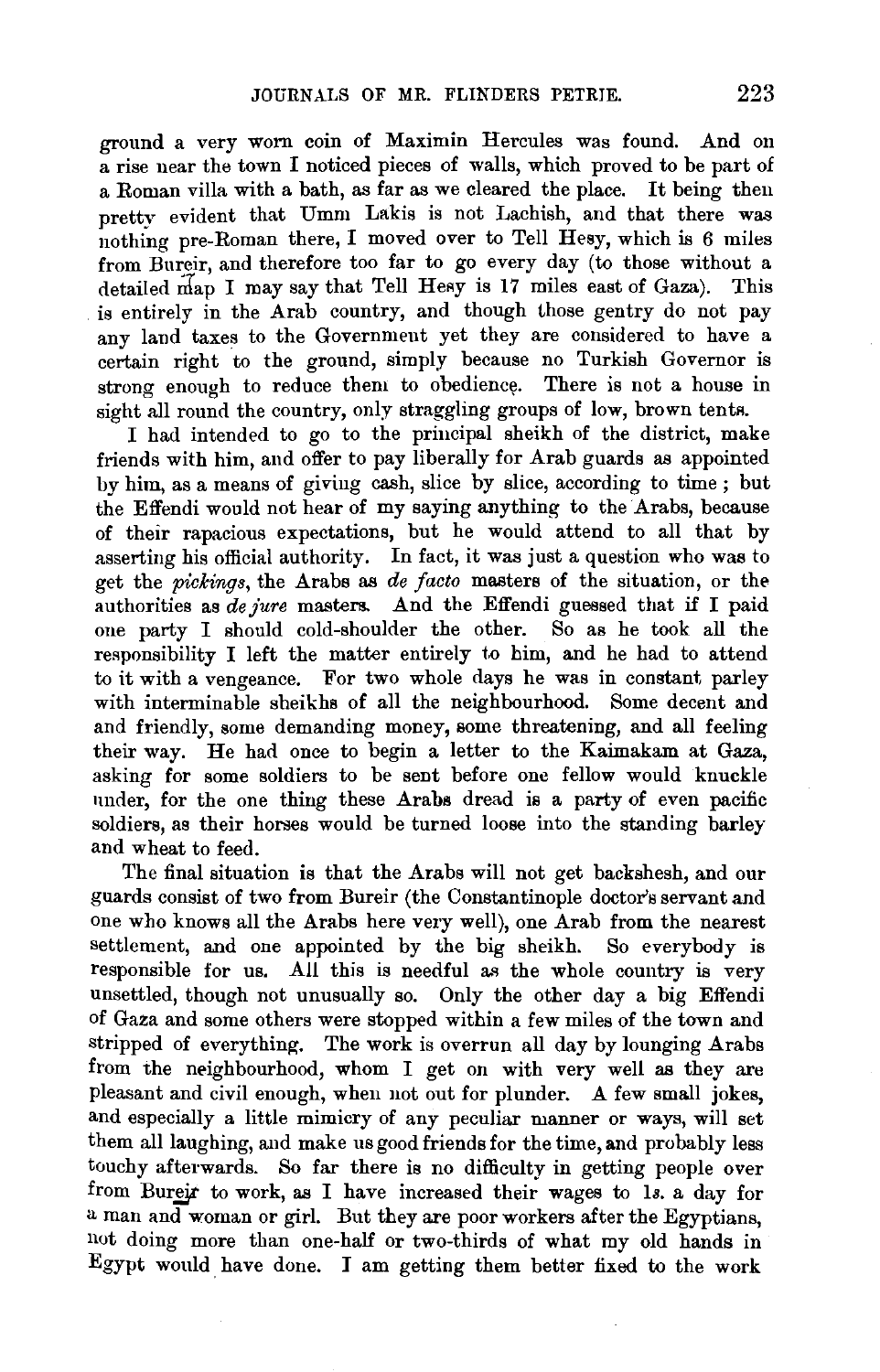now, but at first they were all over the place, talking and smokinganything but work. How we shall get on in Ramadan is doubtful. I want them to begin work directly after their last meal before sunrise, and (with a short pause) go on till 3 P.M., after which they can sleep on their hunger till sunset, when the feasting begins. They and the Effendi all highly approve of such a plan, so I hope to get some, work out of them. Now for the place and results.

The place roughly is a high mound, cut away on the east by the stream, and a circuit of natural ridges around a slight valley on the south of it. All of this area. has pottery scattered over it, and the mound itself is artificial, consisting of about 60 feet of successive town levels piled one on the other, and the river-worn stones laid down for floors to the rooms, showing all over the sides of the mound as lines of blocks. All my digging in the mound is on some given floor, which we clear. The top of the mound is all cultivated, and, if needful,  $I$  shall buy up the crops; but the man wants  $£4$ , which is rather much for it, so I wait to see what we can do around the wide sloping sides of the mound and on the river face.

This is an excellent place to work, as the storm floods have kept up so much scour as to leave the face a clean section from top to bottom of the mound, so I can work at any period I wish. I have three parties (six men) at the top level and as many at the bottom level, besides others at , the sides, we have already found plenty of potsherds, and some walls of rough stones which we are following. Outside of the town circuit on the south-west, is a sand hill with much pottery buried in it, the purpose of which is not clear. The pots are intentionally buried, generally jars with a basin or cup on the top ; often there is a smaller vase inside ; they are altogether filled with clean white sand, like what they rest on, but cleaner than the brown humus sand around them. In one or two some small bones were found, and some bones in the sand without jars.

It reminds me much of a great burial of jars at Zuwelen near Tanis, of about 1000 B.c., which contained animal bones ; and probably this is a cemetery of the sacred animals of the Amorite age. Perhaps where no bones can be found they buried the sacred flies of Baal-zebub !

Now, as to chronology. This cemetery pottery is mainly of little brown flasks, which I have this season precisely dated by finding them in a tomb about 1100 B.C. at Illahun. So that pretty well dates the cemetery to the time of the Judges. Then certain peculiar handles in this pottery are also found in the lowest part of the town which is, therefore, probably quite as old.

Then in the top of the town is peculiar pottery, which I know at Naukratis, to be about 600 B.c., and two bits of black Greek ware have been found about the same age. I conclude, therefore, that the place is as old or older than the Judges, and was destroyed at Nebuchadrezzar's invasion. This tallies very well with what we know of Lachish. Certainly out of thousands of sherds that I have looked at here, I have seen only one stray piece of Roman age, lying on the surface. As we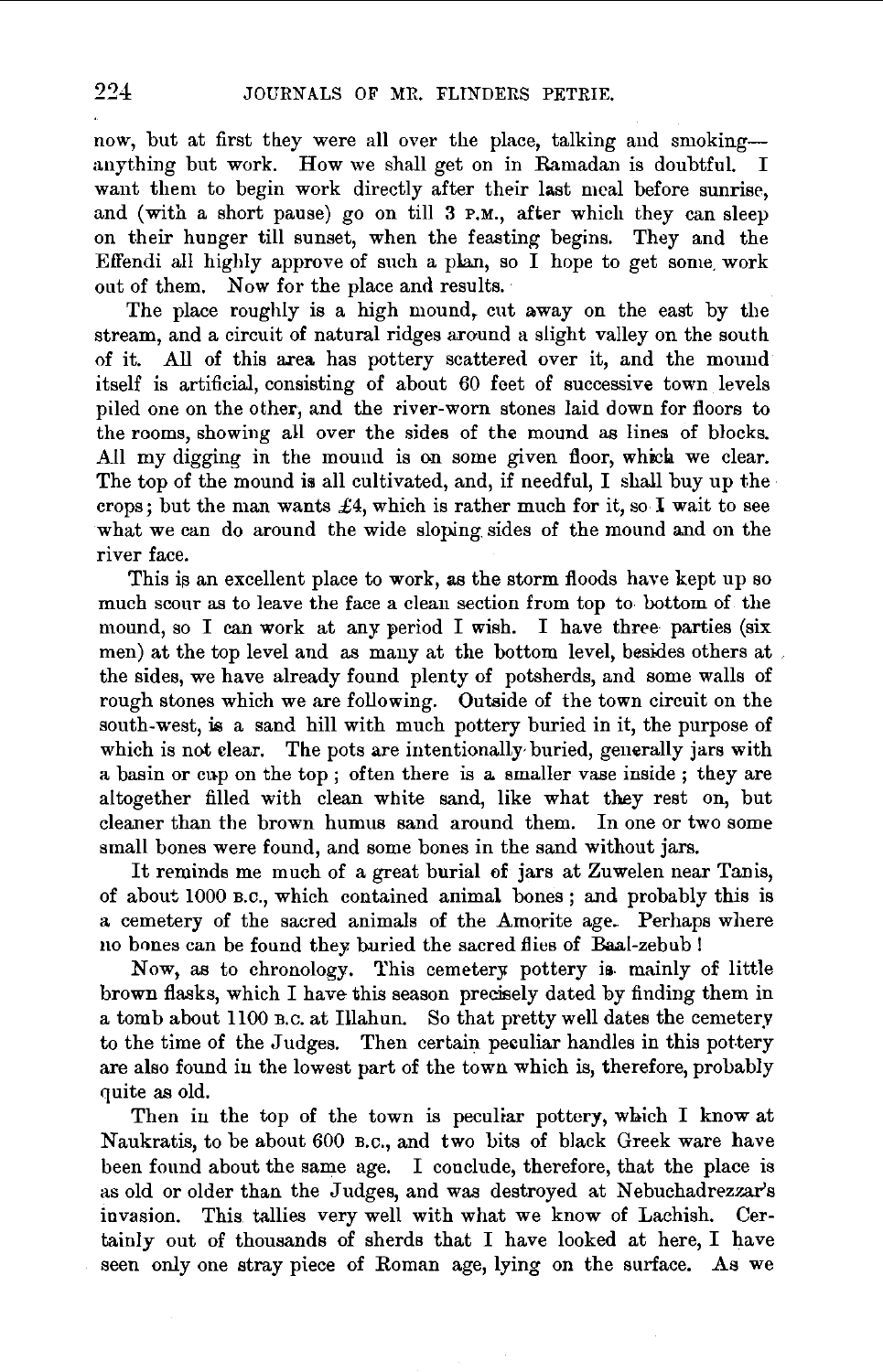have only worked for two days yet, too much must not be expected of me as to preciseness or detail of history. We are badly off for water, our three sources being : (I) springs here, clear but too brackish to drink comfortably ; (2) surface ponds of rain-water, contaminated, at Bureir, to be brought 6 miles on a donkey ; and (3) deep well at Bureir, stagnant and very green, and rather salt, but probably not contaminated. The last is what we trust to, and though  $\overline{I}$  boil it well, yet the colour and taste of it are almost too much for me. When boiled, it is three courses in one-soup, fish, and greens.

It is very curious how akin the pottery on the top of the *tell* here is to the Naukratite; and, strangely, not so much like the Daphniote, which is so much nearer. There are the same large jars with *sliced* surface around the lower end and massive loop handles, the same drab dishes of thick stuff, and the same pinched up saucer lamps, and some purely Greek pottery of black glaze and red face. So far as these give a date, I should say between 600 and 550 B.c., and being like Naukratis and *not like* Defneh, it appears like a Greek settlement, and not a geographical link acrosa from Egypt. I have suspected that the Jews may have employed Greek mercenaries like the Egyptians.

# 22nd to 29th April, 1890.

At last I got down here another tent from Jerusalem, to supply the place of the one I had to give up to the Effendi. For more than two weeks I had never had an uninterrupted night's sleep, and generally had to go out to silence the guards and men about. Having to be about all day as well, I was becoming rather helpless in consequence ; and so I pitched the fresh tent about lOO yards off, with a slight rise between it and our present camp. There was a great talk about the insecurity of my sleeping there, and the Effendi said he would go rather than assent to it ; but I calmed him by agreeing to two of the four guards extending their region out to there, under promise of strict silence at night, and so now  $\overline{I}$  have necessary sleep. The constant noise, and impossibility of shutting it out, is the great trouble of tents, instead of walled dwellings. The town is developing. On the north side, at the base, I have found the wall of the first (Amorite ?) town, thirty feet thick, of brickwork; and we are now clearing along the inside of it. There, at the top of the same side, I have the wall of the last town, possibly Rehoboam's fortification, but most likely rather later; and there is the gap of a gateway, and outside, a platform of stones and probably steps leading down the mounds. Then on the east (river) face I found a part of this same wall remaining, though most of it has fallen away by the scour of the watercourse. On the south I find the first town wall, I believe, again ; and I am tracing other walls on that side also. I have begun a plan of the place, but it is not much time I can take from looking after the men.

It is an unpromising place for a temple or sculptures. During the Jewish period it is not likely that there was any shrine here, and to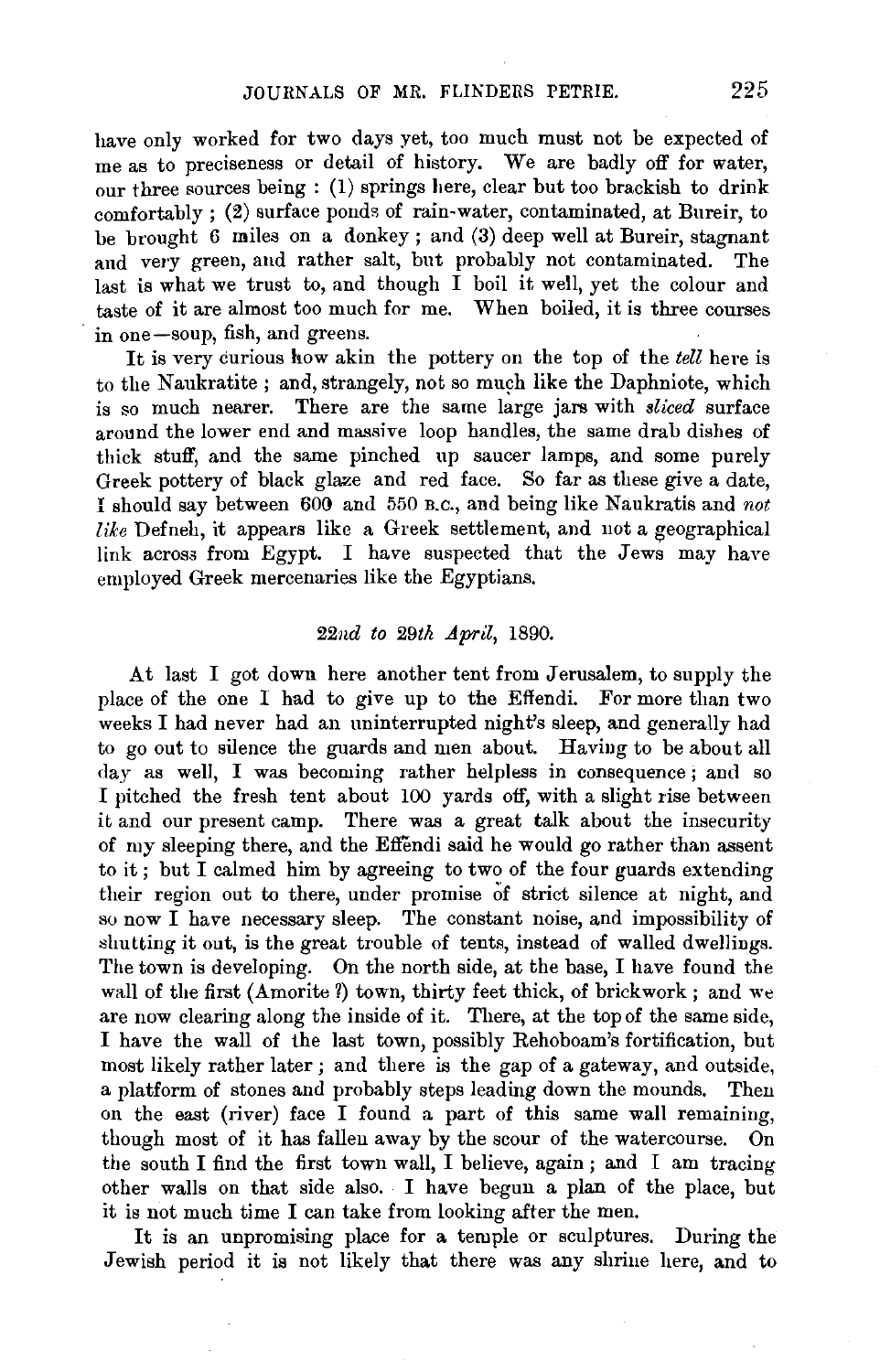reach the temple of the Amorite time we should need to remove all the Jewish stuff, many months' work and heavy cost, before baring the Amorite level. The only reason that I can work in all periods at once is by the denudation of the river face ; but that only touches one side of the town, and there may likely be no important buildings just there.

I examine all the potsherds (and from 500 to 1,000 a day we turn out) for marks, but as yet only three have been found, all of the later period, in and by the last wall. This cannot be later than the reoccupation after Sennacberib's attack, 713 B.C. (2 K. xviii, 13, 14, xix, 8), and may be possibly Rehoboam's wall, 960 B.c. (2 Uhron. xi, 9). In it was a pot marked with the potter's marks, and not owner's. Unfortunately I know nothing in detail of Egyptian pottery between 1000 and 650 B.C. So the difference can hardly be settled, but I incline to the earlier date. Our further work has suggested that there is a series of walls, one over the other, which I can trace by cleaning down the east face, from the thirty feet Amorite wall to a thinnish wall at the top, probably about 700 B.C.

I find that there is another great and important town near here, Tell Nejileh, which, like this, was never occupied since Nebuchadrezzar, or more probably Sennacherib. Unluckily the whole of it is covered with an Arab cemetery, so that only just the edge of the slopes could be dug into, until the day when these useless Arabs are cleared out, and a reasonable people settled here. I dmed with the biggest sheikhs the other night, and could not but feel what total barbarians they were; manners and customs I set aside, as they depend on taste ; but the utter ignorance, and lack of all ideas outside of their daily life, and impossibility of talking on any matter but what they bad already talked of hundreds of times, was crushing. I urged on the sheikh that if they would only dam the deep watercourses and hold up the winter rains (which all run down to the sea at present), they would have good water, and could cultivate as they like with it, instead of being dependent on showers. He only said that no one had a head to do that, and they did not care to cultivate (beyond the interminable barley), as they might go anywhere, at any time ; so the sooner they are moved off the better. They pay *5,000l.* a year to the Government for what might bring in five millions in proper hands.

## *30th April to 7th May,* 1890.

The post brought in not only its regular allowance, but a lot of arrears-letters from home, and newspapers. Probably these had been detained for the Turkish censor to examine, for there is a long list of proscribed papers and books in this enlightened rule, and prohibited journal8 have to be sought for.

On the Tell we have been tracing the fortifications on the north and west sides, where walling 10 or 12 feet high remains, buried in rubbish.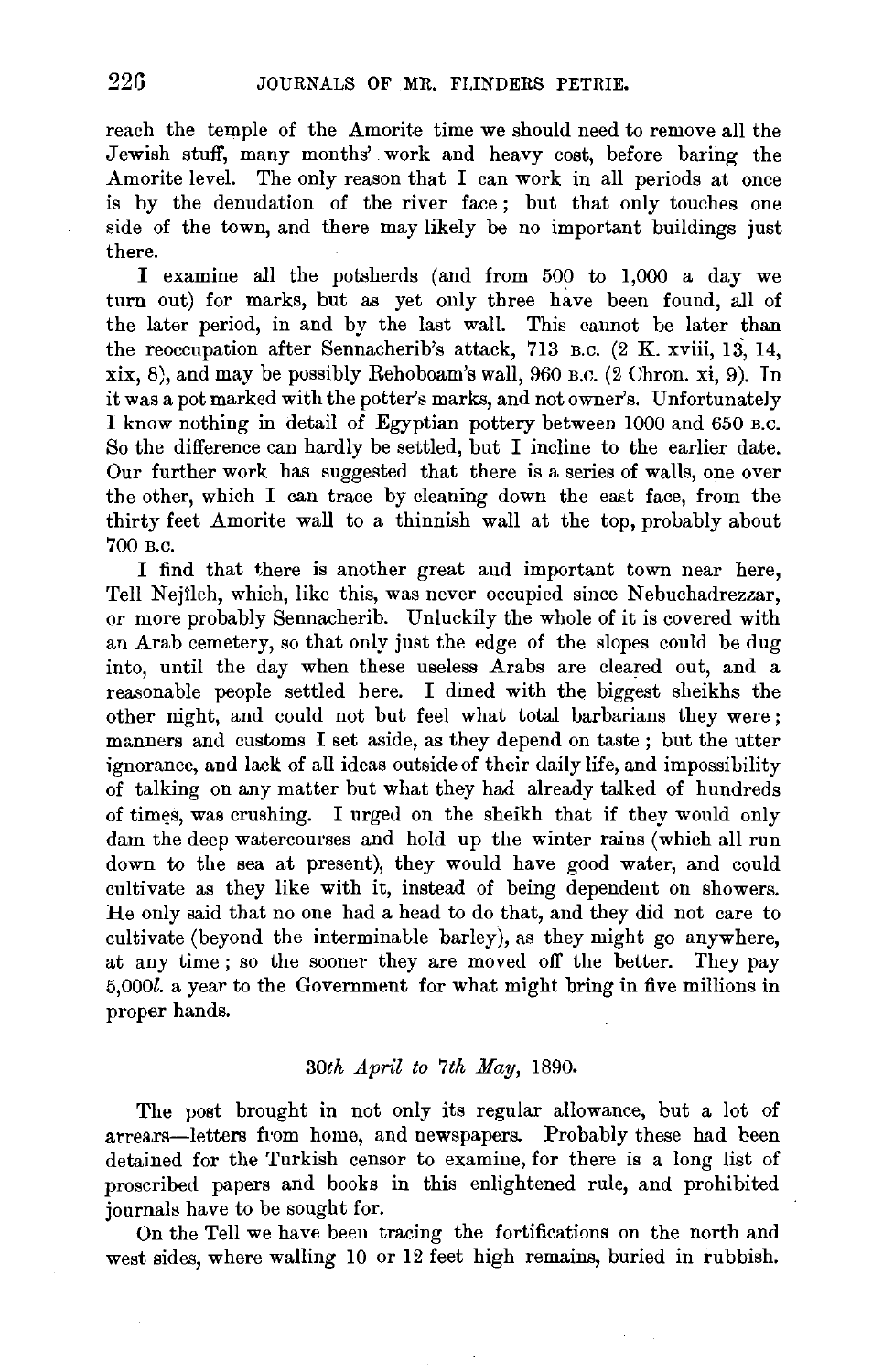Also I found a wall to the great outline of the inclosure, about 1,000 feet across, which I must trace out. On the Tell one or two dated things have turned up : a Greek vase with pattern, which looks as late as the Vth cent. n.c., and a chip of early red figured vase, about 450 n.c., or 400 probably ; showing that the Tell was reoccupied after the Captivity, though only very slightly. Also a small coin, Persian or of Tarsos? bearded head, Rev. king attacking a ramping lion. But as yet no sculpture, inscription, or metal work, has been found. I see from Perrot and Chipiez, however, how very little is known about Syrian pottery, and how much the work here will help to put that on a firm basis. On the river face of the Tell I have had the surface all cleared down at the north end, and have spent hours there tracing out the sections of the various brick-wall fortifications of the town. These are far the best source for its history, when combined with the notices in the 0. T. of Lachish. I can find 9 successive wallings : a huge Amorite wall, 28 feet thick, two Amorite rebuildings on that; then is a period "of no walls, but ruined habitations of rough stone, overthrown and spread about, probably of the Judges' period. Then a fairly stout wall, 13 feet thick, which must be Rehoboam's, then four small walls, rebuilt on the ruins of that by different kings ; and, lastly, a thin and hasty wall on the top of all, which must, I think, be due to Josiah, when he tried to keep out Hophra, in 610 n.c. No one later than that would fortify down here probably, and the Persian coin was just above the bottom of this wall. The artificial mound is altogether 75 feet high, and the hill under it 45 feet, making 120 feet altogether, in one slope down to the stream.

The weather has been very tolerable till to-day, when it is 104° in the shade ; and, as you may see, I cannot touch my writing without smudging the ink, I am so moist. I have finished a plan of the place, with 20-feet contours all over, which I have sent to the P. E. F.

There are some stirrings here ; for when I came there were 150 soldiers down in the Gaza district after some unruly Arabs, and they seized and carried off 13 sheikhs in irons to Jerusalem. Now, the other day there was a skirmish between the Terahin and the Azizin down at Nejîleh, where I went last Sunday, with the result of eight killed-5 of one and 3 of the other-only leaving happily a blood balance of 2 to be wiped out in future. The Effendi is, no doubt, of considerable use here, as he is well known to be a Pasha's man at Jerusalem, and they would think twice before getting into a scrape by interfering with him. So far we are on very good terms with the sheikhs here, though the underlings do continually steal our men's donkeys, and try to screw a ransom for them when discovered : the four donkeys taken have all been recovered. The country will never be worth anything until all these savages are thrust back into the deserts they came from, and kept there by a border garrison. . Then, with proper water storage, which would cost next to nothing, this might be a thickly populated land, and very protitable. As it is, most of its profit goes into the hands of corn dealers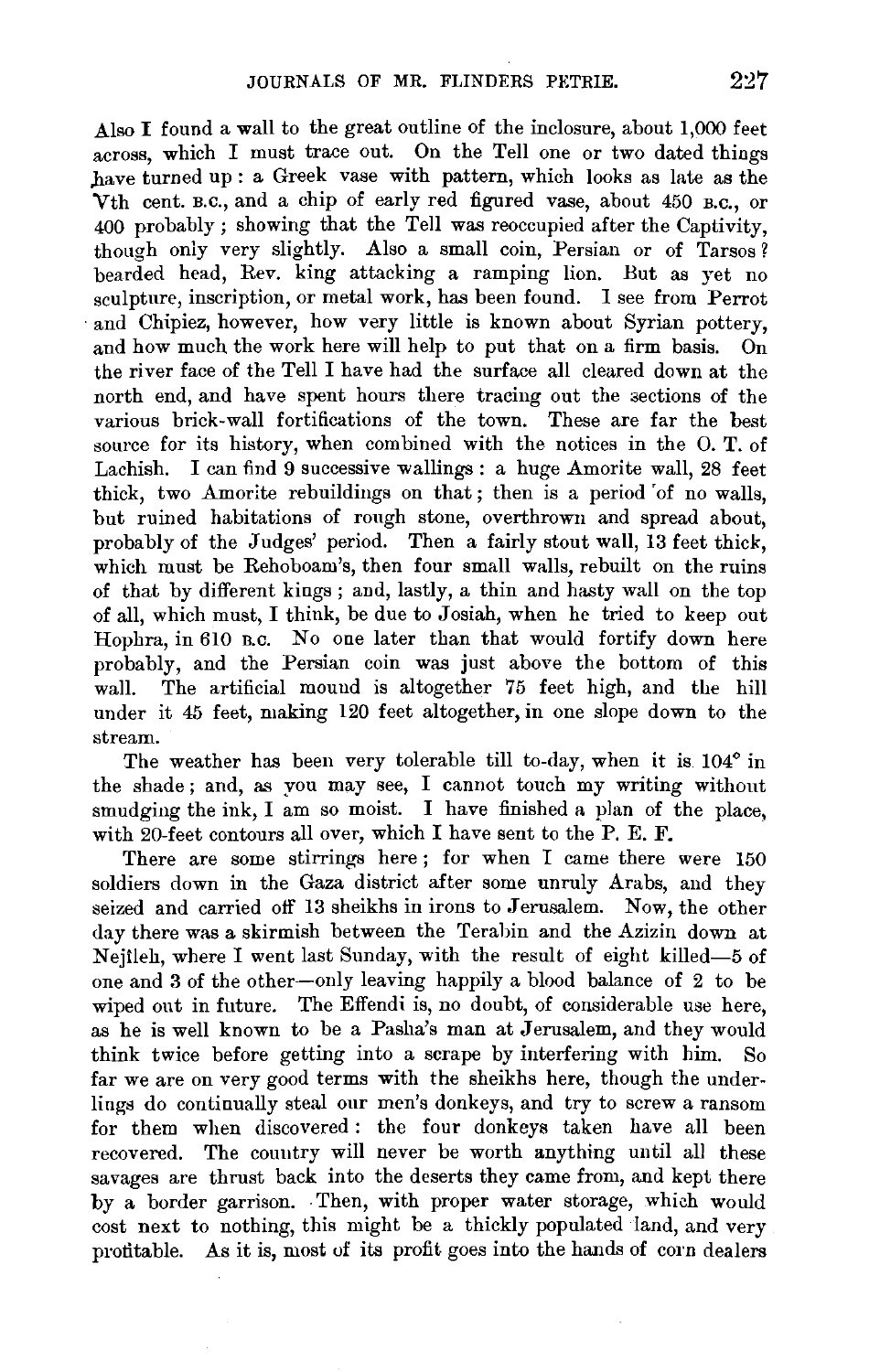of Gaza, who buy up the Bedawin crops, and export them to France, &c. Oh! joy! here is a cool wind down to  $98^\circ$ , and I am feeling quite lively. Next day is better, a pleasant west wind, only about 95°. It is miserable work driving these wretchedly lazy Syrians this hot weather in Ramadan. They are desperately thirsty, and I constantly find a man lying down asleep. Sometimes a fellow who is out of the way does absolutely nothing for hours, between one visit to him and another ; and dismissals seem to have no effect on the survivors, for I clear off about one-quarter to onethird of the men every week, and have fresh ones, who prove even lazier. It is most untoward that I should have been cast on a hot Ramadan to work such people.

We have had a fine pair of snakes dug out in the work, 7 feet long each, bright and steely grey. Though hot, it is very dry, as may be imagined when the wet bulb ie 28° below dry, 96° and 68°.

I have said nothing yet about the awful subject of coinage here. It stands thus : every place has its own valuation of all the coins in an arbitrary standard which does not exist. Thus the sovereign is 137 piastres at Jerusalem, 154 at Jaffa, 274 here. And every other coin varied in proportion. That there is no such thing as the nominal piastre in existence is a fearful puzzle to the beginner. Why the rate varies thus in each place no one can tell ; it is supposed to somehow be a device of the Jewish changers for securing profits, but no one knows why or how. Then the small coins are all odd fractions of the nominal piastre-

6 3  $1\frac{1}{5}$ ą.  $\frac{1}{3}$  $\frac{1}{6}$   $\frac{1}{12}$ worth respectively about-

5d.  $2\frac{1}{2}d$ . 1d.  $\frac{1}{2}d$ .  $\frac{1}{4}d$ .  $\frac{1}{8}d$ .  $\frac{1}{16}d$ . though I always think of them in Egyptian piastres or francs.

## (2.) *From a Letter.*

I went over to dine at the biggest sheikh's the other night. A blessed simplicity in going out to dinner without collar or socks, and kicking off your boots and sitting squat, barefoot. The notion that Ramadan fasting mortifies the body is a monstrous fallacy ; true, great discomfort and incapacity result from it, but as it is made up by gorging at night with extra delicacies, and thinking of nothing but the perfect gorge all the weary day, it is hard to devise a more perfect way of making the question of the stomach *all in all.* We all sat round the mutton and messes put in the dingy copper-tinned dishes, waiting for the Gaza gun, which announces the lawful moment for feeding. Once or twice it was thought to be heard, at last every one grabbed snatches of flesh off the sheep, and pinches of rice and sundry odd dainties. To get any conversation out of them was impossible. I tried to make talk to the sheikh, but in vain. They seem incapable of connected ideas or thoughts ; at first I thought I misunderstood them, but it was too true. The Arab has a vast balance of romance put to his credit very needlessly. He is as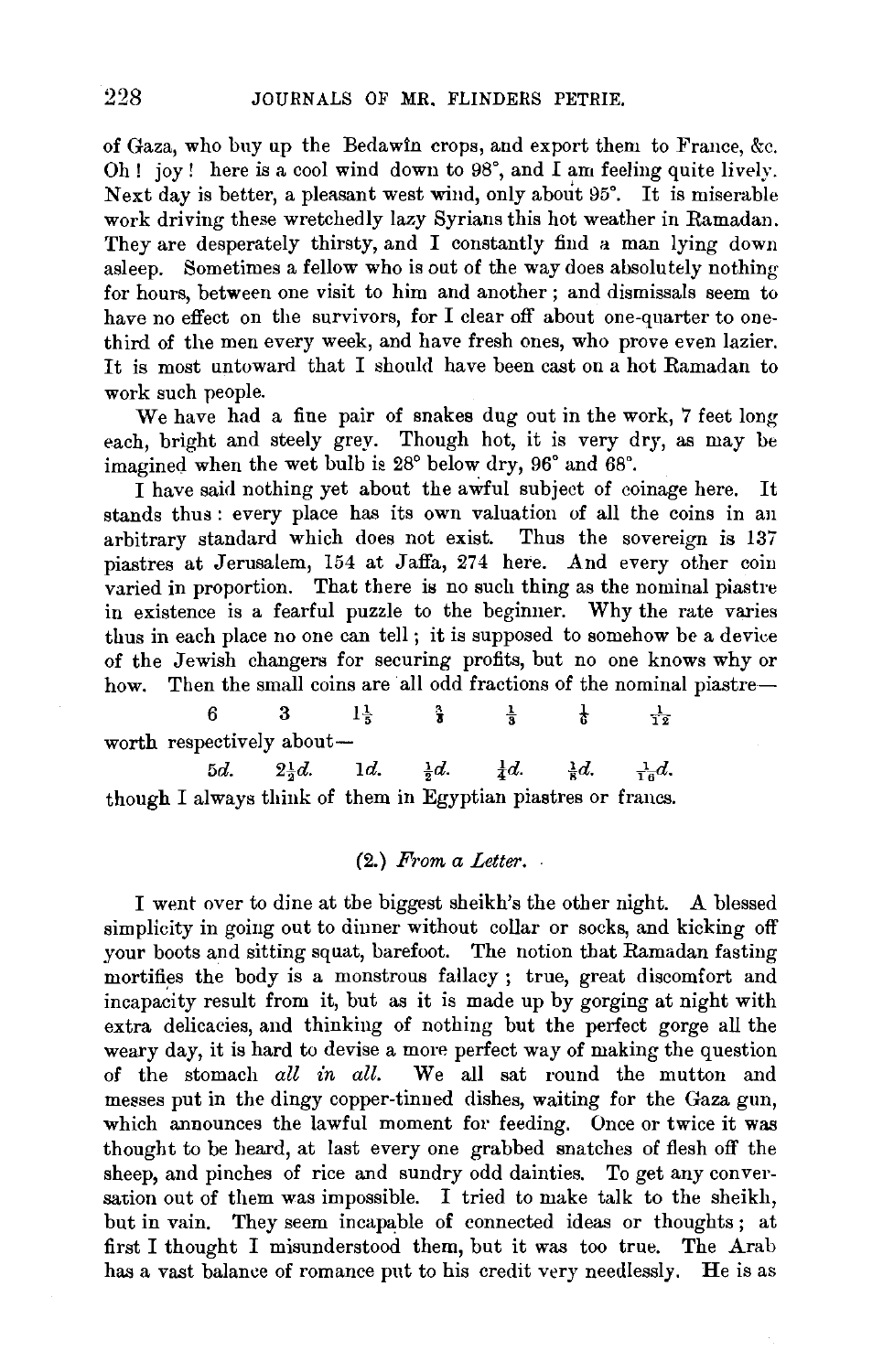disgustingly incapable as most other half savages, and no more worth romancing about than Red Indians or Maories.  $\tilde{I}$  shall be glad to return to the comparatively sensible and shrewd Egyptians.

#### 6th to 12th May, 1890.

Around the walls of the north-west we have done a good deal. The whole of the main wall of fortification (Rehoboam's) is now found at that part and planned ; we have also found the thickness of it at several  $_{\text{parts, and}}$  I am clearing out the north-west tower, which is a good piece of ground to work, as it is clear of crops, with a steep fall around it to carry away the stuff, and some large stones already uncovered there in our work. Outside and below that I am tracking along the outside of the tirst Amorite wall, mainly for the sake of the chance of early pottery in the black ash earth. It would be too heavy a business to work it all along, as the earth is about 20 feet deep outside it.

On the south side, just at the edge of the cliff washed away by the wady, we lit on some masonry; and by the level I should say it could not be later than Rehoboam, and might probably be earlier. There is but little left, about two courses of small stones on each side of an entrance 5 feet wide; unhappily most of the building it led into has been washed away. But this masonry is very valuable, as it is drafted work with rough central lump, but there is no trace of comb-pick dressing, it is all the hammer-work, which I already believe to be Phœnician. At last we have some positive datum as to stone dressing, which is absolutely clear of the suspicion of Herodian origin. I have photographed the stones. There are two steps at one side of this masonry, which we are clearing and following. Then at a rather higher level, but well within the mound in level strata, and about half way up, or not later than the early Kings, we found more masonry, some fine white limestone paving, broken blocks, and a slab of wall facing. On this block is a precious example of architectural decoration, about 4 feet high. In low relief, about an inch forward, is half of a pilaster with volute top. The edge of the block is slightly projectiug : perhaps a corner ornament of a room, with a similar half on the other wall. I had a paper mould on it within a couple of hours, and so I shall he able to make a plaster slab cast in London. The block itself is broken in two, and happily the Effendi and the Kaimakam are not impressed with it, and will probably not want it removed. If it could go straight to any safe museum, it would be well, but probably it would never reach Stambul, and if it did, it would be used for old stone in building. So I contemned it to the authorities, and probably shall be able to leave it buried here for some future opportunity. It is too large and heavy for rue to wish to do anything with it at present. But it is a very interesting find, as we have no such complete piece of Jewish decoration before.

It is most like the pilaster in the chamber by the Haram at Jerusalem, but the main value is its completeness, showing the base and the volute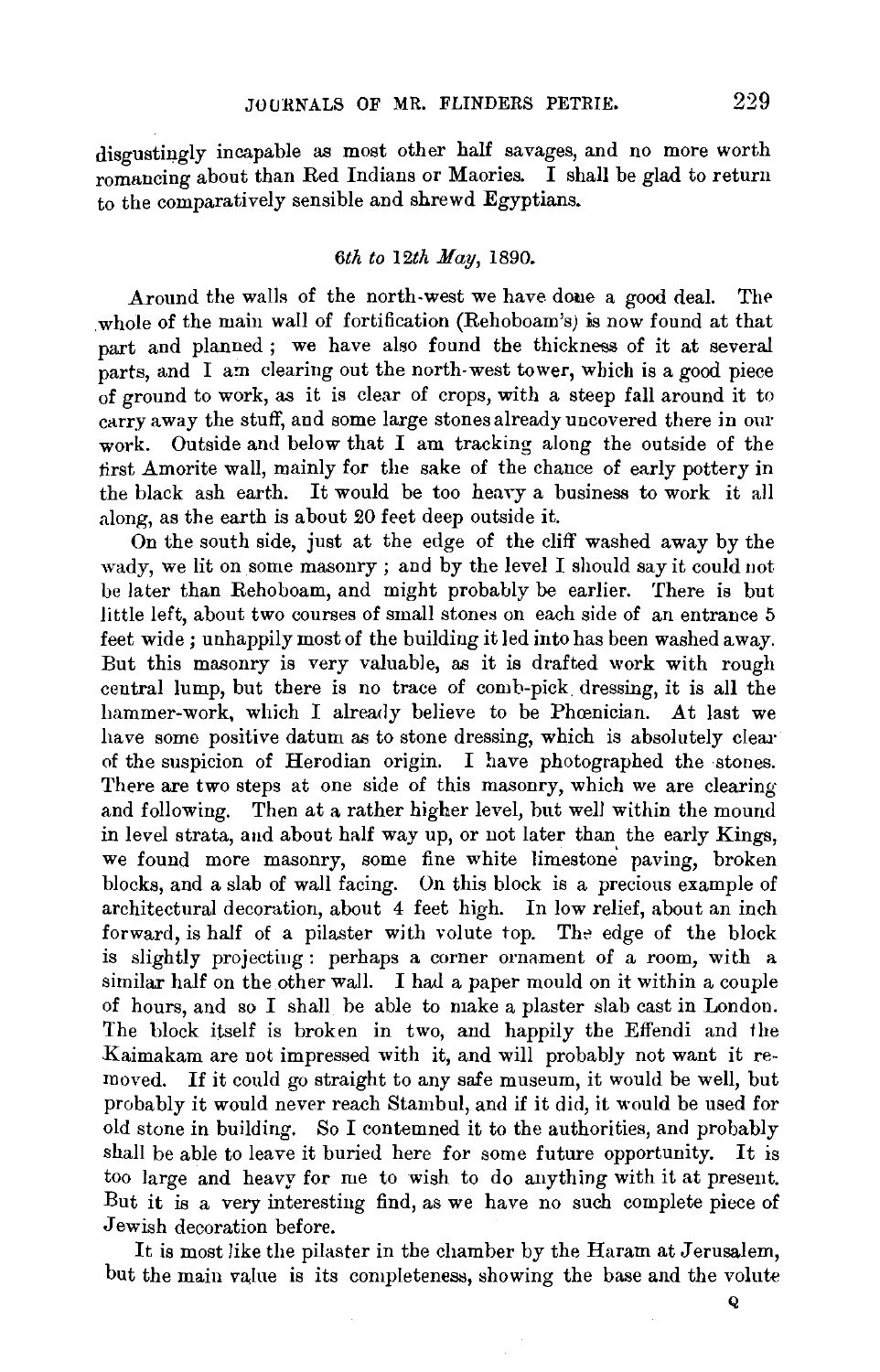entire. I cannot photograph it until the work hole is larger, so I have turned it face down for the present to avoid injury.

The chamber fallen in, as I thought it to be, now proves to be a well, but I am not certain about clearing it out, as it will be 60 feet deep to



INSCRIBED FRAGMENT OF POTTERY FROM TELL HESY.

water, and I have no rope ladders, as they were borrowed long ago by Schumacher. Moreover, I see the side of it still extends up to the level of about 700 B.c. ; and may have been higher still, so that we should not get any early things from it.

To my surprise, Dr. Cobern (whom I met in Cairo waiting to go to M. Naville) turned up on Thursday, and has stayed on with me for five days, a very pleasant change of society from the continual Effendi. Then Count D'Hulst and Dr. Goddard came on Friday and stayed a day on their way to Jerusalem.

And then the Kaimakam and officer in command at Gaza came over to stay a day or two with the Effendi. Happily the Kaimakam quite agrees with the Effendi that the broken pottery is quite useless and insignificant.

#### *12th to* 19th May, 1890.

There is very little to report, as we have been mainly clearing away stuff from large spaces. The general state of things is that I have cut into about every space available without working in crops. To dig the crop land would be fully double cost, as not only must we buy the crops, but the Arabs insist that we must level the ground again. All the trenching, sometimes over 20 feet deep, and all the clearing of the section on the east side, on the valley cliff, has only produced two stone buildings. Both are, happily, in regions which I can clear out, so that, having traced the walls as far as  $I$  can,  $I$  have now put nearly all the men on to these buildings.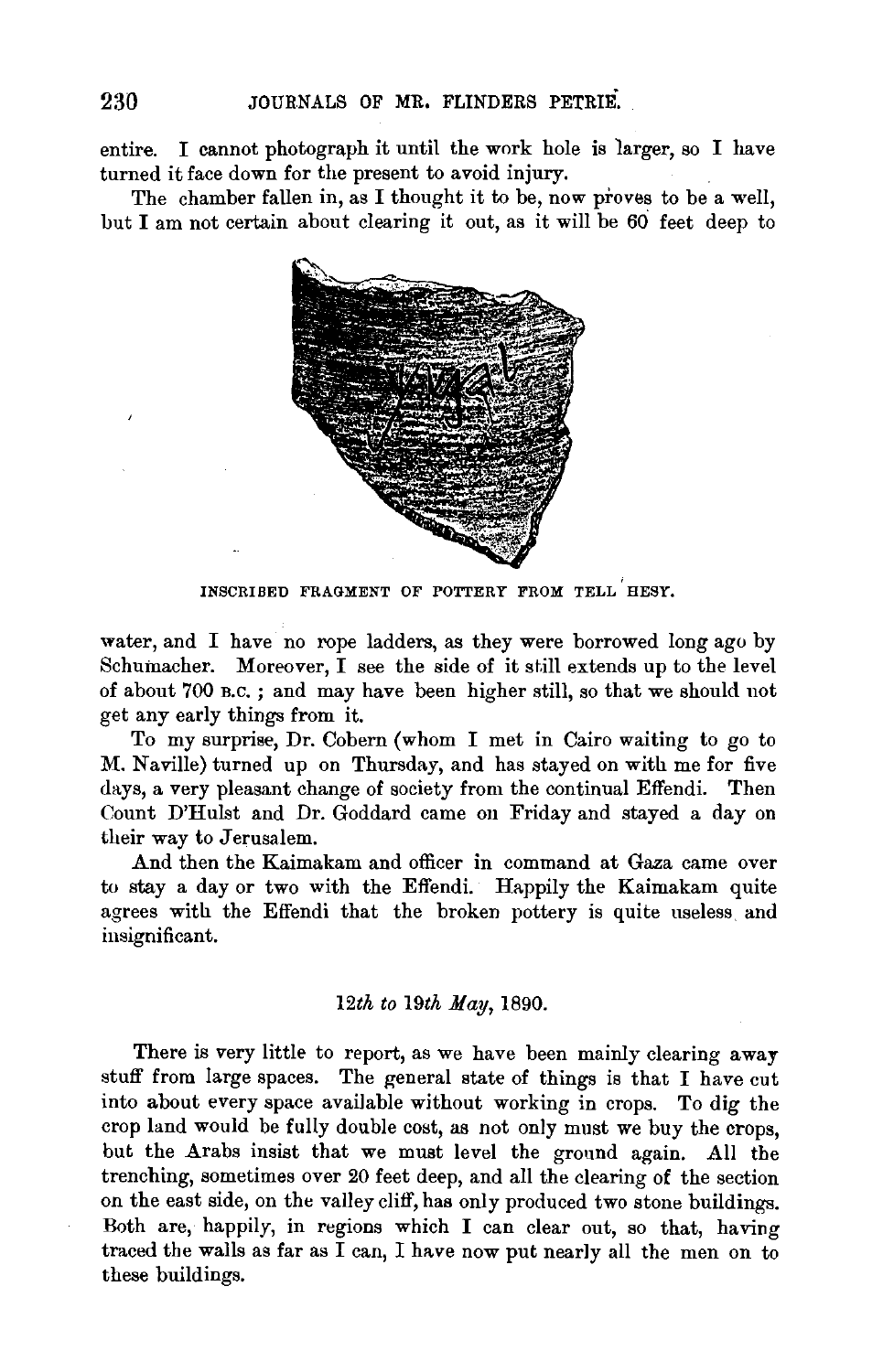One is masonry, in the north-west tower, or bastion; it is very rough, but built of squared blocks from an older wall. So we are clearing the whole space of that bastion, as there might be bits of sculpture or inscription used up in this later wall. The other building is by the east face and under the bare south slope of the tell ; it is where we found the pilaster slab last week and some drafted masonry. On clearing about it, I see that the pilaster slab belongs to a much earlier date than the drafted masonry, perhaps 900 and 600 B.C. respectively ; and the drafted stone gateway and a flight of steps by the side of it were built in the later wall, being the entrance to the town on this side, contemporary with the wall.

To go far in this clearing would be serious. I am already cutting away 10 to 20 feet deep of earth to reach it, and to clear it from the crop land on the top of the mound would be 30 feet deep. For the same reason I have ceased to clear along the Amorite wall on the north; we had to cut out 20 feet deep, and never found anything but broken pottery. Some way further on I tried a trench to reach it, but not finding it when about 20 feet deep I then tunnelled, and had to go a dozen feet in before I reached it.

By trenching and undermining I brought down about 50 tons of earth in a lump, and so saved a deal of cutting, as it was a hard wall.

#### *18th to 26th May,* 1890.

As I was quite out of money, and Dr. Elliott had kindly drawn for me at Jerusalem, I had to go to Gaza to get cash. I found Dr. Elliott and Dr. Bailey, who has been *loc. ten.* at the dispensary while Dr. E. was up at Jerusalem. This dispensary is a very serious affair, as they have it three times a week, and out-patients as well, at the rate of 12,000 a year. To get to Gaza is a long day there and back. I rode a donkey for 13 miles ; then left it with Muhammed, and walked on five miles to Gaza, a matter of six hours altogether, and six hours back again. The last hour was dark, and we lost the road and had to track across fields by star guidance. I was walking; as Mu hammed was so fagged by Ramadan, I let him ride. In all, it was 20 miles donkey and 16 of walking for me. After about eight days' work we have cut back the face of the cliff, a thick slice of 5 or 6 feet, and can reach more of the stonework. We find more pavement with charcoal and burnt earth on it, evidently from the burning of a building ; and another slab with pilaster on it, like the first one, so if we could have duplicates I could have brought one away. However, I have taken a good paper mould of it and photograph. The form of the volute at the top is just the same, and also the slight swell out in the shaft at the base.

With regard to the date, more details have appeared, and I do not think it could be later than Uzziah (800 B.c.), and more likely of Asa or Hehoboam (970).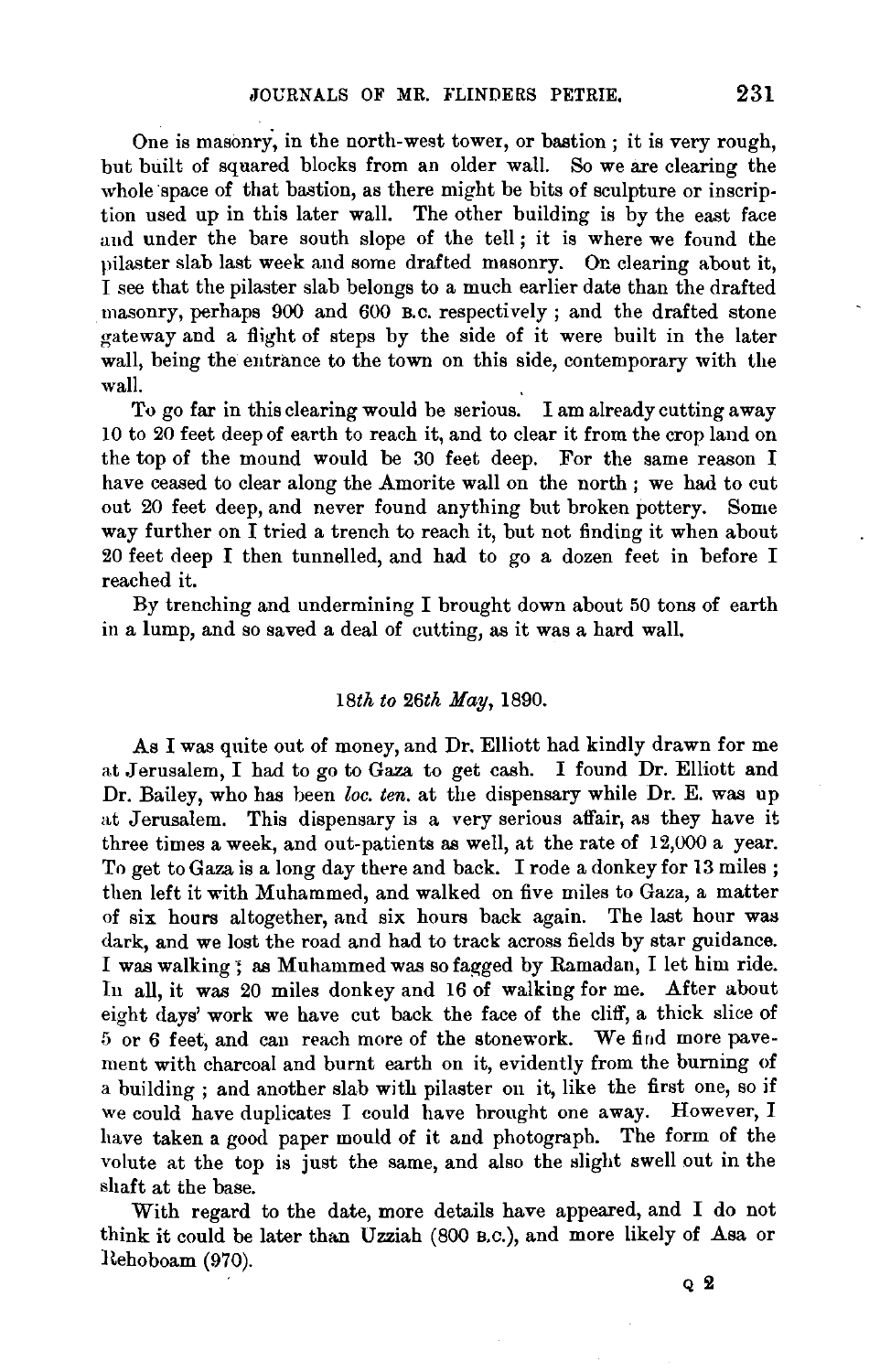I find on that side of the town a thick brick wall high up, some 25 feet through ; this can hardly be later than Manasseh, who garrisoned the fenced cities (650 B.c.), and is the last king recorded as attending to the defences. This was built over the *glacis* of a previous defence, formed of blocks of stone, bedded in the slope of earth, and plastered over smoothly, at about 40" slope. This *glacis* may very likely be a hasty work before Sennacherib's siege in 713 ; at least, it is not likely to be later. But this has been made after some 10 feet of earth had accumulated by the side of a large brick building, 86 feet long, divided in chambers. This depth would probably take a century to accumulate, placing the long building back to Uzziah's buildings in 800. And the long building is  $10$  feet over the pavement, and remains of the stone building, which would go· back therefore to about 900 B.C., or to Jehosaphat, who did much in garrisoning and building. I have taken the shortest intervals that are at all likely for these successive stages ; and, looking at it in the broadest way, the pavement is about half-way between the top (500 B.c.) and the bottom of the Amorite town, which I concluded to be 1500 B.C., roughly, so thus we should get 1000 B.C. for the building, or rather later, allowing for the slack time of construction under the Judges, bringing on to about 950 B.C. So it seems fairly likely that this stonework must date to about 950 or 900 B.C. of Rehoboam, Asa, or Jehoshaphat. The drafted stone gateway and steps which I mentioned before seem as if belonging to the *glacis*  period, about 700 B.c., as the steps lead up to the line of *glacis,* in which the staircase was probably continued, though now all lost in the valley. Certainly the great 25-feet brick wall was built *over* both the steps and the *glacis*. The curious volute on the pilaster is evidently the Asiatic type, which later became the Ionic capital. As such it is of value in the history of Greek motives, as well as of unique importance for Jewish art. It seems evidently designed from a ram's horn, and such a decoration of wooden pillars would be not unlikely (compare the Greek decoration of *boukrania*). But the immediate idea before the seulptor seems to have been a horn of metal work, to judge by the uniform calibre of the volute. We can hardly refuse to see here the form of the " horns of the altar," and not standing up, as usually supposed. There is nothing to prove whether they were rams' or bulls' horns, and the binding the sacrifice with cords to the horns, and Adonijah and Joab catching hold of the horns of the altar, do not prove the shape either way. I do not remember any other mention of the horns. The pavement remaining of this building is laid on a bed of about 4 inches of yellow sand, which yet remains where the stone has been removed. One slab of stone stands upright, but has only been so placed by some re-builders, as on it is a graffito of a lion  $(2)$ , but upside down. I need hardly say that I carefully clean and examine every surface of smooth stone in search of graffiti or inscriptions. At last the misery of Ramadan is over and people venture to use salt again, which they dare not, when they must not drink all the day. As a negro guard remarked the happy evening it was over, "By my God, Ramadan was beastly !" and howls and shouts of "Ramadan goes!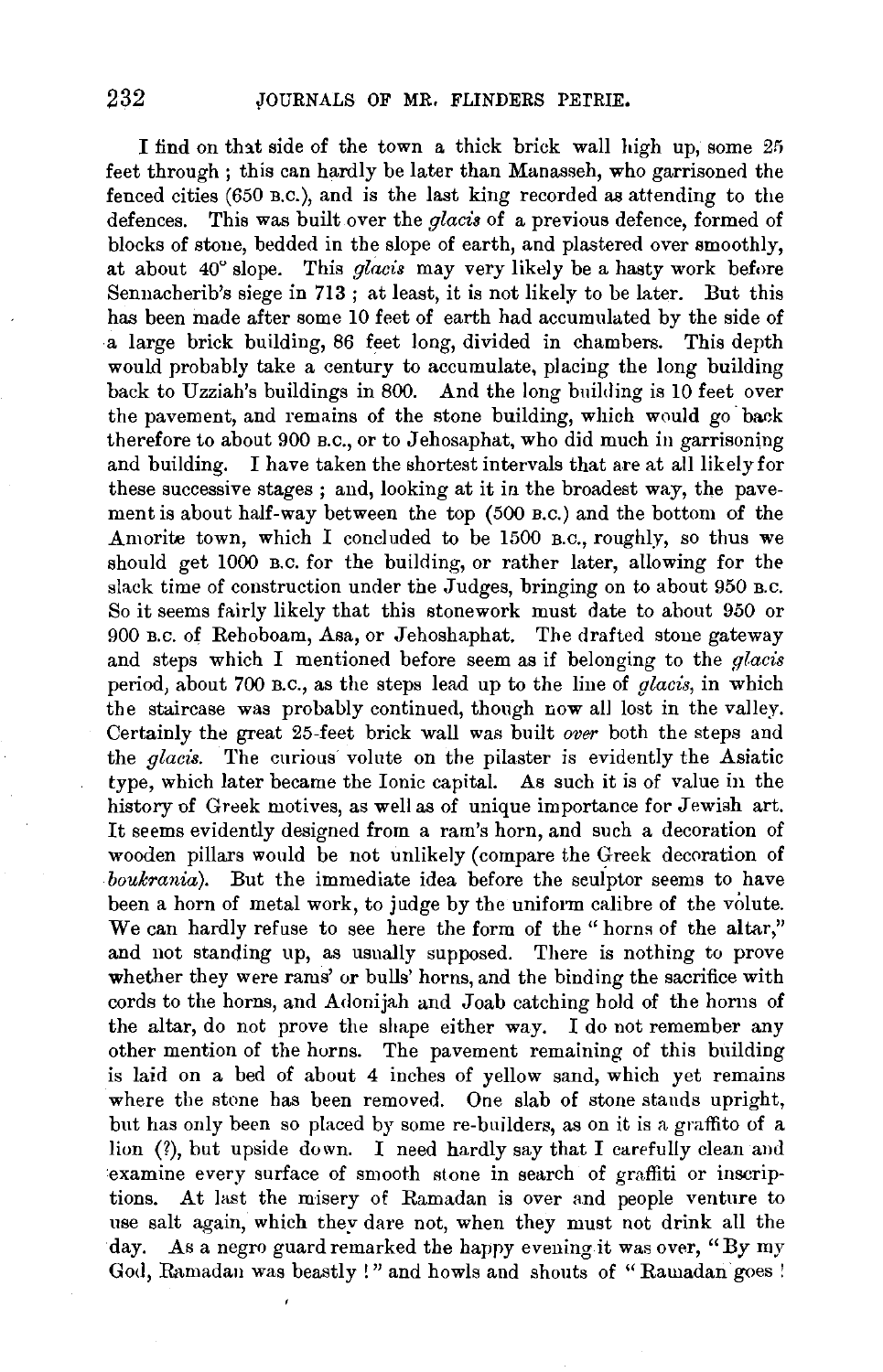Ramadan goes! go to your father, oh son of a dog!" greeted the last sunset.

Probably people who have not seen the place will cry out aghast at the idea of leaving any chance of a building of the Jewish kings not being utterly cleared out ; but I have done all that was under the lower part of the cliff, and now it is a matter of cutting 30 feet depth of stuff to reach any more of that level, and, moreover, cutting into the crop land, which will need some rowing with the Arabs about compensation. When one has to remove the height of a three-storey house before reaching the ground wanted, it needs a good prospect to make it worth while. I shall take another slice off the face, four or five feet, and mine into it, leaving buttresses, and then inform the Pasha that work is suspended here for four months, as he agreed for the hot season. If then this is preferrecl to any other place for work, it can again be attacked in October, but I think some less encumbered sites would be better; and, at least, this could be taken up in future years if there is nothing better. There is no chance of anyone interfering with such a tough place, and all the weathering and falls of the cliff, which are sure to happen, will be in favour of later work.

I have got some improvement in the men at last, and most of them work at least just passably, so long as they are watched. At first the only difference between watching them and not seemed to be that, in one case you always saw them doing nothing, and in the other you never saw them doing anything. But I have weeded and weeded almost daily, until of the first 26 there are but 4 left, of next week's 10 only 4 left, of the next 8 only 2 left; and of 12 only 4; of 8 only 3, and this residue is the pick of the place, and they do moderately. I had a row at the end of Ramadan, as, instead of half-hour's rest at 10 a.m. and leaving off at 4, I gave  $2\frac{1}{2}$  hours at  $10\frac{1}{2}$ , so that they should be recruited for the afternoon work, and required them to go on till 6. While I was at the other side, all of one-half the men broke off at their own fancy about 5, and went down to their evening wash at the stream. I sighted them and pitched into them. and one or two were impudent. I paid off four at once, and only ceased discharging on all the rest promising to keep to my hours in future. Next afternoon I hung about that part making measurements, and, well supplied with change in my pocket, and ready to pay off instantly anyone who proposed to stop. But the effect of the four going (and not being taken back after most urgent entreaty of everyone up to the Effendi) had completely settled them, and not one slacked in his work till I whistled them off. But I doubt if I could ever get them up to Egyptian obedience; at Naukratis I have known them go on working after sunset, because I was delayed at some special point and could not whistle off.

I now see that our building is not of stone, but only of mud brick, like the rest of the town, though it had stone doorways, and these pilaster slabs facing some part about the doors. There are also pieces of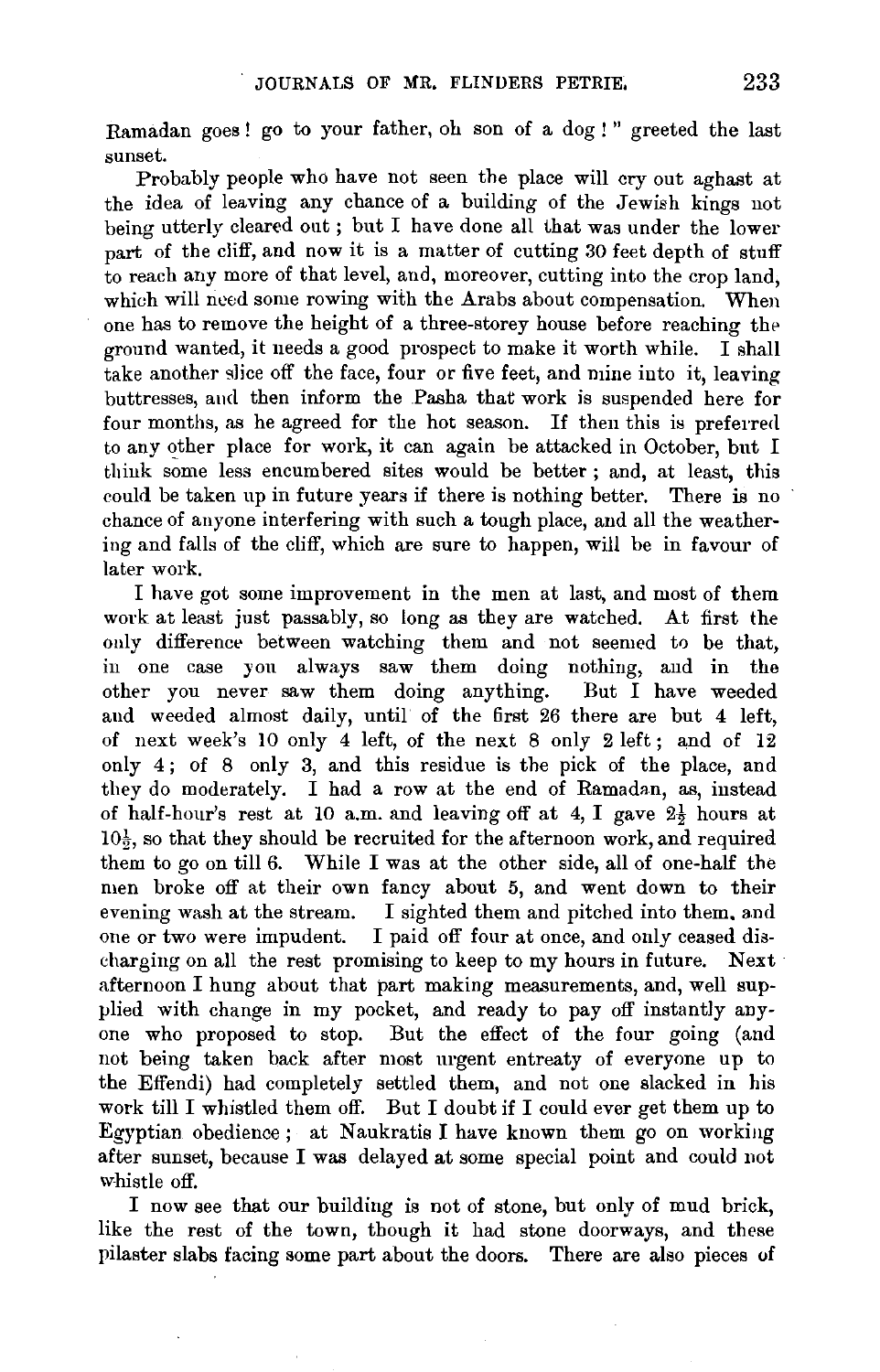cavetto-moulding like that of the rock-shrine at Siloam, and of a rib moulding which runs under the cavetto.

The. whole place was burnt, and plundered for stone, and then re-used with a rough re-setting of some slabs. I doubt if we shall get any more stone by cutting further, unless we were to clear away a great distance in, and so reach some other doorways of the same building. I have a slight third dose of influenza, sore throat, very sleepy and lazy, developing into a sort of causeless cold in head and chest. Happily the returns are slighter and will wear away ; but it is astonishing what a virulent and persistent infection it is. A third pilaster slab has been found, set upside down in its re-use.

#### *27th lfay to 1st June,* 1890.

This wretched influenza still plagues me, and I made it much worse by dining with the Effendi and the Bimbasha out of doors one night. As I had refused the Effendi's invitation the night before, on the ground of business, even when he announced that he would not eat unless  $\vec{I}$  came, I felt it would be uncivil not to go, even at the cost of a cold on the chest. Happily his socialities are over ; he has gone again to Gaza, and will only return here on his way to Jerusalem, on Saturday, end of the month.

A grand riddance has been the harvesting here, leaving the ground clear to get about. Hitherto I have had to go about five times the direct distance round the crops, to get at the work, up and down hill too. I tried buying out the crop on the tell, and a path to it, by offering fully the value of the grain, when reaped and threshed, five weeks before it was got in; and the fool of an Arab thought to get more, and would not take it. Then, about a week before harvest, he came round to my terms, but too late, for I did not then want the ground or paths, and I had bought fodder all the time for the donkey, and did not want the crop for feeding. He was paid out for his troublesomeness, for the Arabs, who came constantly to stare about the work, trampled his crops mercilessly. He comes for eye lotion in the meekest way now, and he has learned some lessons by this time; among others, that what is said will be done ; and instead of futile rows, such as we had daily at first, he is now quite content with my assurance that I will level the crop ground again before I leave. So soon as the reapers were over the ground within a few hours I had the men sinking pits all about the crop land, to test the depth of the earth. I find that the ground close to the tell is just like that all over the enclosure; only a few feet of made soil with Amorite pottery and a little later stuff, and then native clay. The town had no suburb, but was strictly limited by its walls.

A question of manners. Query, when a man greets you in a narrow path by drawing his sword, flourishing it about, and seizing you by the arm, what should you do? I had no precedents, so I fell back on intui-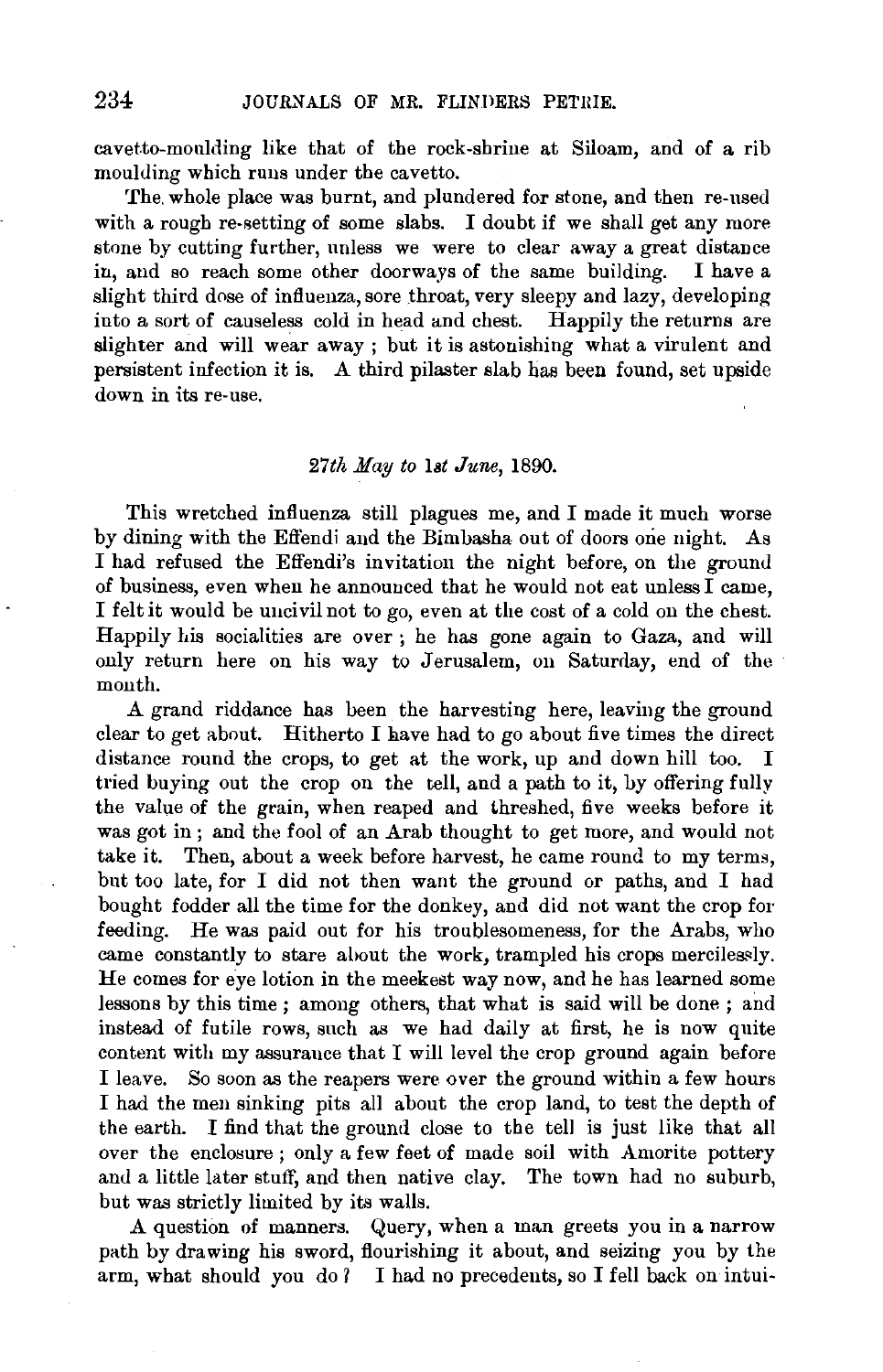tive perceptions, and *tickled him under the chin*—a light and sufficiently deprecatory way of meeting such advances, as I presume. I have made deprecatory way of meeting such advances, as  $I$  presume. the fresh cut down the face, but found no more stone, "and never expected I should." I have cleared the fourth doorway, and found the fourth pilaster slab, and we should have to go a long way into the 30-feet land to reach to the west end. I am doing a little tunnelling along the I am doing a little tunnelling along the insides of the north and south walls, but the whole cliff is not worth clearing, I think. There is some puzzle about these pilaster slabs, as the later two I found were upside down (lining the side of the doorway), according to our notions. That the stone in the building was re-used is proved by the lion graffito upside down in one of the door-posts, and I can only suppose that the pilaster slabs were inverted in order to get the thickest part of the stone, to cut the hole 'for the door lock or fastening. But it is strange that all the half pilasters are left-handed. Another point that shows they did not belong to this position originally, is that they are not nearly high enough for a whole doorway, being 3 feet 9 and 4 feet  $1\frac{1}{2}$  high, so they must have been eked out by brickwork above, as their top edges are not dressed flat. The stone lintels were only facing slabs. I found one full height (though broken) shewing both the top and the under edge duly photographed (stereoscopically), measured, and buried, also a second duly recorded. I have got some notion now as to the *classe&* of pottery and their range.

The Amorite pottery extends from about 1500-900 B.c., and the Phœnician and Cypriote begins about 1000 and goes to 700 B.C. Then the Greek influence begins at 700, and continues to the top of the town. I get the approximate dates, by the age of the walls, from historical presumption This is just what might be expected from quite other considerations. The Jews were under Amorite (Canaanite) influences entirely until Solomon. Then the Phœnician trade set in 1000 B.C. with Hiram, and soon the Phœnician drowned out the native style by 900 B.c. That the Greek influence should come in by 700 is not surprising, when we know that by 670 the Greeks were stronger than the native Egyptian troops in Egypt.

I had a good illustration of how hopeless it is to excavate without constant watching. The morning my cold was worst I did not get out till 6.30, instead of 5, as usual. I found that the men had in two places been carrying off earth banks, which I had specially made to cover over buried blocks of stone ; result, labour wasted. I sat a long time watching them, feeling too bad to stand, and at last, urged by my man, I gave full directions, and went back to my tent for two hours. When I came out again I found that a man had cut right across a buttress which I had left to support the earth-face, and so not only made the buttress useless but dangerous as well. The result was that for a whole day he was occupied in getting at the almost inaccessible top of the buttress and cutting it away. The face being then 20 or 25 feet high, any undercutting below was most troublesome to remedy. All this high cliff cutting is worked into bays with buttresses between as the strongest way to leave such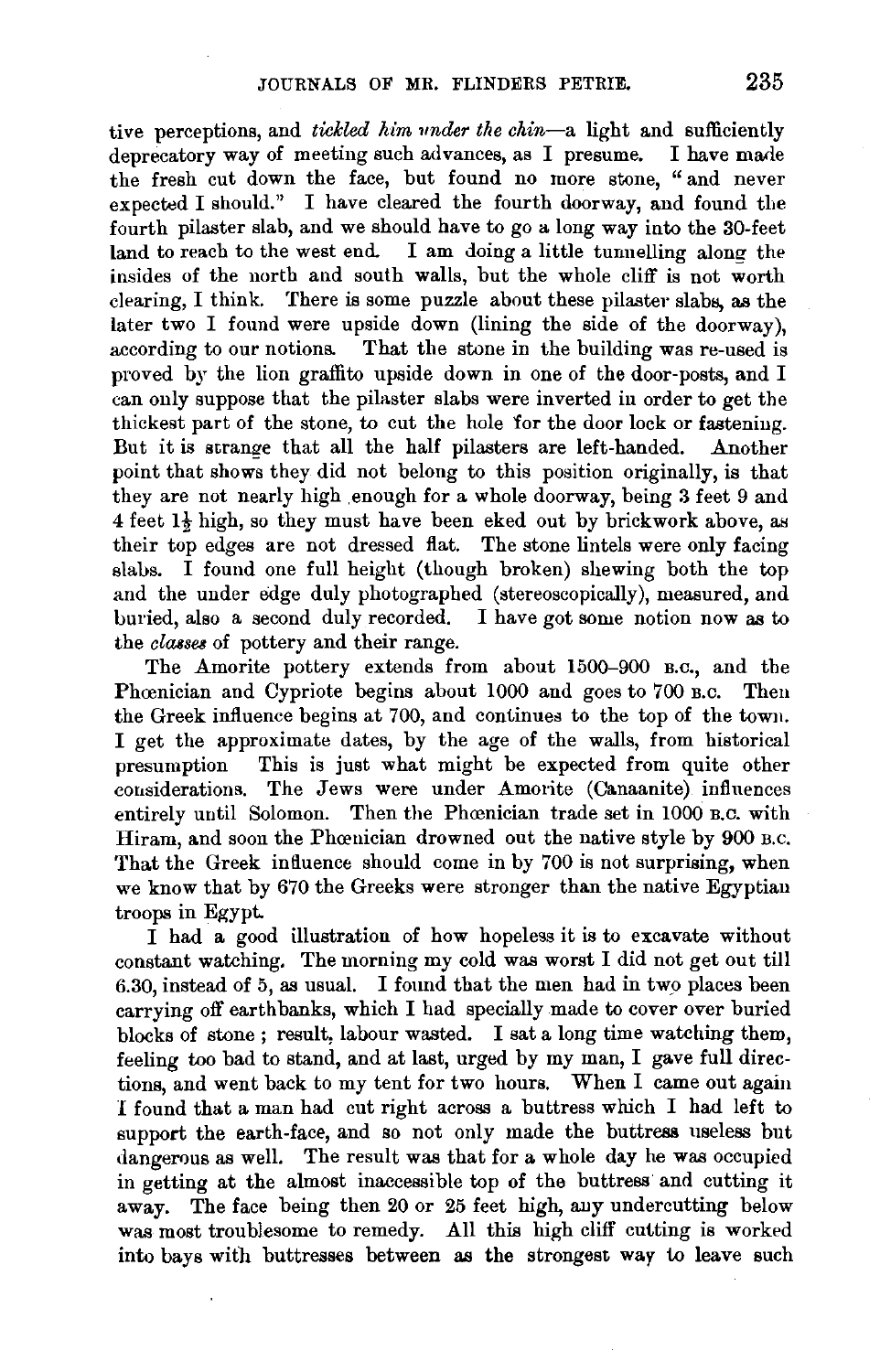earth ; and now we are tunnelling in at the bottom of the bays. The result of the tunnelling has been to find another doorway on the south side of the building, which I have marked in as "door found later" on the preceding plan. But there is only a threshold pavement, and no side posts, or pilaster slab at the side of the doorway, as in the four other doorways. It is most difficult to get these fellows to go as you tell them. I found a bit of brick face in a man's hole, showing where the wall came, and specially told him to leave it, and deepen the hole elsewhere ; in five minutes he had hacked away the very brick I wanted kept. Another man's work I marked out expressly to follow the line of a wall, and explained to him. When I came round again he was cutting away the wall, according to a whim of his own that it ran in a totally different way. I have been racing the work as hard as I can the last three days to track the great wall through the crop land, and 1 have just about done it. But the face twists and turns, with bends and buttresses, so that it is very difficult, and the bricks are all but the same as their washed down *debris* against them. I only get on by laying out feeler pits in advance, so that wherever it turns we are sure to get at it. This saves time, though it does not save labour.

I have now finished up, and shall pack in the next few days, and then travel round the country for a week to Jaffa, as I hope, my cold being much better, and the weather fairly bearable-80°-90°. So no more letters need be expected till I arrive, which will, I suppose, be a fortnight later than this letter.

# *l8t to 27th June,* 1890.

I was reckoning on sending one of my village guards with the baggage to Jaffa, and taking the other with me as a walking companion, leaving my man to go with my camel man. But all my plans dissolved mercilessly. First one guard and then the other said they must. go off to harvesting. Then the Arab guards did not stay by day, and when my man went off (as he was fond of doing) I was left entirely alone to look after three tents, some way apart, and to do my packing.

Not a man could I get out of all my workers to come and fill in the holes in the crop-land, everybody went to harvest. Then the difficulty came to get anyone responsible to send with my baggage to Jaffa. At last I agreed to send 30 miles to Jimzu for the first camel-man I had. But no one would go ; so I had to send one of my Arab guards. When the camel-man came he was alone, for no one would come with the second camel.

So he had to be sent to Jaffa with the baggage, in which there was a large sum in gold, surplus funds, which I thought that the best way to get back safely ; I put it in the bottom of a tin box full of photographic plates, the weight of which would prevent thieves suspecting anything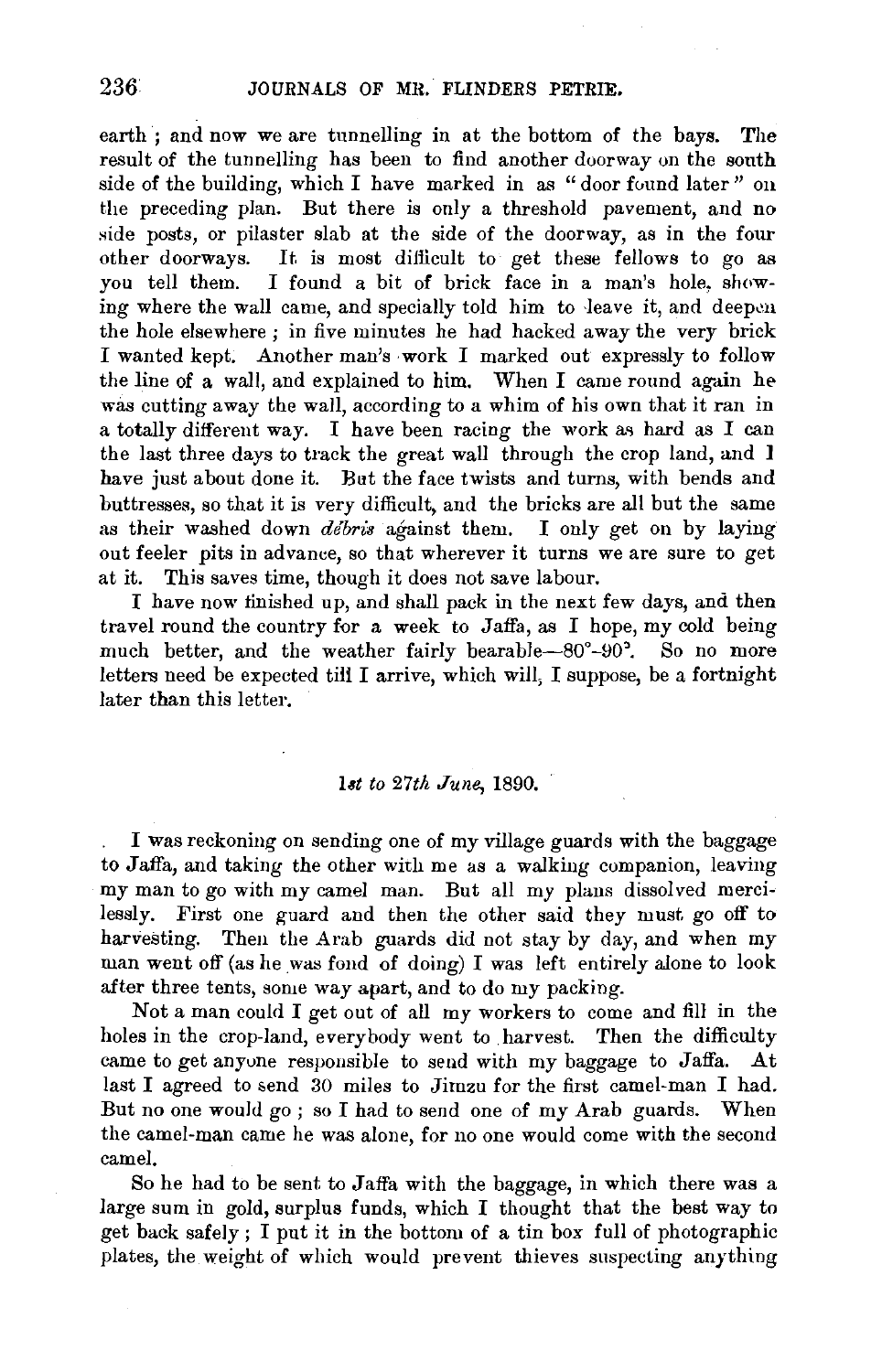below them, and of course no one had a notion about it. Then my Arab guards refused to go with me to the next village eastwards-Dawaimehas they had a feud there and dare not show themselves. So I had to give up my zigzag exploring, and stick by the camel with my man, Muhammed, only. In fact, not a single one of the villagers or of the Arabs could I get to go a mile with me, one because of harvest, the others because of their squabbles. The other day I saw dozens of sheikhs all riding past to go and see the Pasha at Gaza. They fell out by the way, and at a village, Beit Hanun, two were killed.

We slowly wound our way up from 300 to 900 feet into the hills. and the only sites I could visit were er Resûm, where there are large ruins of stones, but Roman age by a tablet, and a bit of moulding. Then close to Dawaimeh I saw Mejdeleh, where a building of largish stones, five courses in part, remains. Stones are drafted, and probably Herodian ; Roman pottery lay about.

On the way I was astonished at the hills being covered with an emerald crop of young durra (maize), which grows here without any rain in dryish ground.

The Dawaimeh folk are a decent lot, but their water supply is tea ready made ; when poured out in a thin stream from a kettle it is dark brown, strong tea colour. The guards were most troublesome, however, about talking at night ; they had talked all their lives, and the pernicious habit clung to them. I only got stray dozes, until about 3, in despair, I rolled up some blankets and walked off down the valley, and found a cave where I settled; there was a hole at the end suggestive of jackals or wolves, but I got some sleep there. I was not astir till the sun was high, and so lost my time for looking over the ruins about there.

I went to Mejdeleh again, and looked at the tombs there. Then after breakfast we packed up, and moved on to Edh Dhâherîyeh. After starting Muhammed went back and asked a man to come as guide, as the road was of a very slight and rough kind over the hills. After some time we reached Deir el 'Asl, and a huge well, Bir el 'Asl, now all but dry. I went up the hill to look about it, but, as might be expected from the name, it is all Roman. Muhammed and the guide stayed by the well, and some of the men harvesting there from Dura were inquisitive as to my baggage. We went on up the hills, a rugged trace of a path, where ' the camel and donkey could hardly get footing. At the top the guide said he would not go further, as he had objected at first to going all the way, and Muhammed tried to persuade him to come on, yet strange to say he did not clamour for his pay. We went a little farther on the top of the hills, the camel straggling on in advance, I next, and Muhammed riding the donkey behind.

Suddenly I saw a man, with his face tied across up to the eyes, pass from one bush to another over the road, and I guessed mischief. Then two, three, and at last four, showed themselves, all with faces tied across.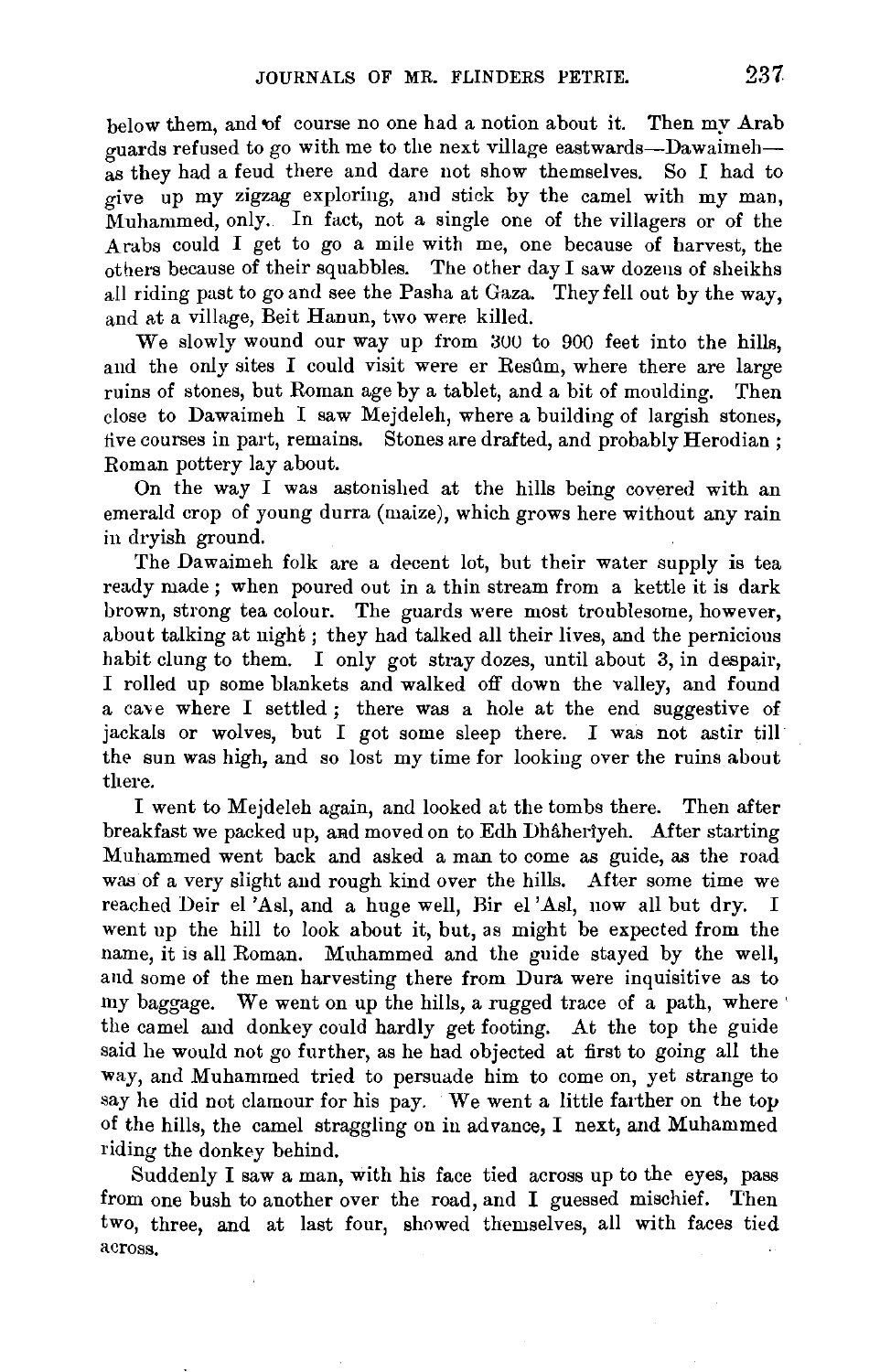They seized the camel and threatened to fire ; I also threatened, being about 30 yards behind, and two of them tried to close behind me, but I backed up a slope to one side, revolver in hand. I then reckoned that there was nothing worth much on the camel, but as I had eight or ten pounds in my pocket, I had better get rid of it. Meanwhile Muhammed had run back to fetch up the guide (whom he found quietly sitting down), and it was no use for me alone to tackle four, as there was a pistol and four swords among them, and stones all about handy and continually doing duty. So I backed away towards cover, and when Muhammed and the guide appeared they and the camel load completely occupied the four men, and I dropped my purse and bag of change into two bushes; leaving by accident, rather fortunately, a roll of  $\frac{1}{4}$ -mejidis in my pocket, about *8s.* or 10s. worth, and there was nothing worth the risks of bloodshed on either side. The men were Fellahin and not Arabs, and not at all bent on stripping us, but only on some small loqt. They did not attempt to search all the baggage, but grabbed out a new suit and a couple of flannel shirts from my portmanteau, and got hold of a waistcoat of Muhammed's, which had about 30s. of his and, unluckily, about 50s. which the camel man had entrusted to him for safety, and which I did not know of. My revolver was the main attraction, and all four made a rush for me; as the money was safe I took it quietly, and let them find that it was quite needless to grab me by the throat. They were immensely disgusted that I had hardly any money (the  $\frac{1}{4}$ -mejidis were enough for a show), and they turned my pockets inside out, felt me all over, and searched for a money-belt, but in vain. The elder man particularly returned to me my note-book, measure, and handkerchief.

Altogether I think the business was conducted quite as pleasantly as such affairs ever are. They then made off down the road we had come, to Deir el 'Asl. I had some difficulty in making Muhammed collect his mind to the needful business of roping up the camel again, tying the cut ropes, &c. I sat down to make notes of what was gone, by where my money lay, so that if the robbers were watching to see if I picked up anything they should not detect it. I then pocketed it, and we went on. I had forgotten to take off my watch, and one of the robbers was much disposed to have it, but I immediately reminded him that it was numbered, and that decided them to leave it. The whole affair was much of a scuffle and there was not time to be too precise in one's arrangements. Happily all my note books and papers are safe. We soon found our guideman gone on ahead. What share had he in it? He could not have conspired at Dawaimeh, as he was only picked up suddenly at Muhammed's choice at the last moment. He cannot have conspired at Deir el 'Asl, as he was with Muhammed all the time. But I think he saw the men go off before us at Deir el 'Asl, and suspected mischief, and hence his reluctance to go on. That he went on afterwards all the way looks, on the one hand, as if he was not really anxious to return, on the other hand, as if he had no thought of being charged with complicity. On the whole I should not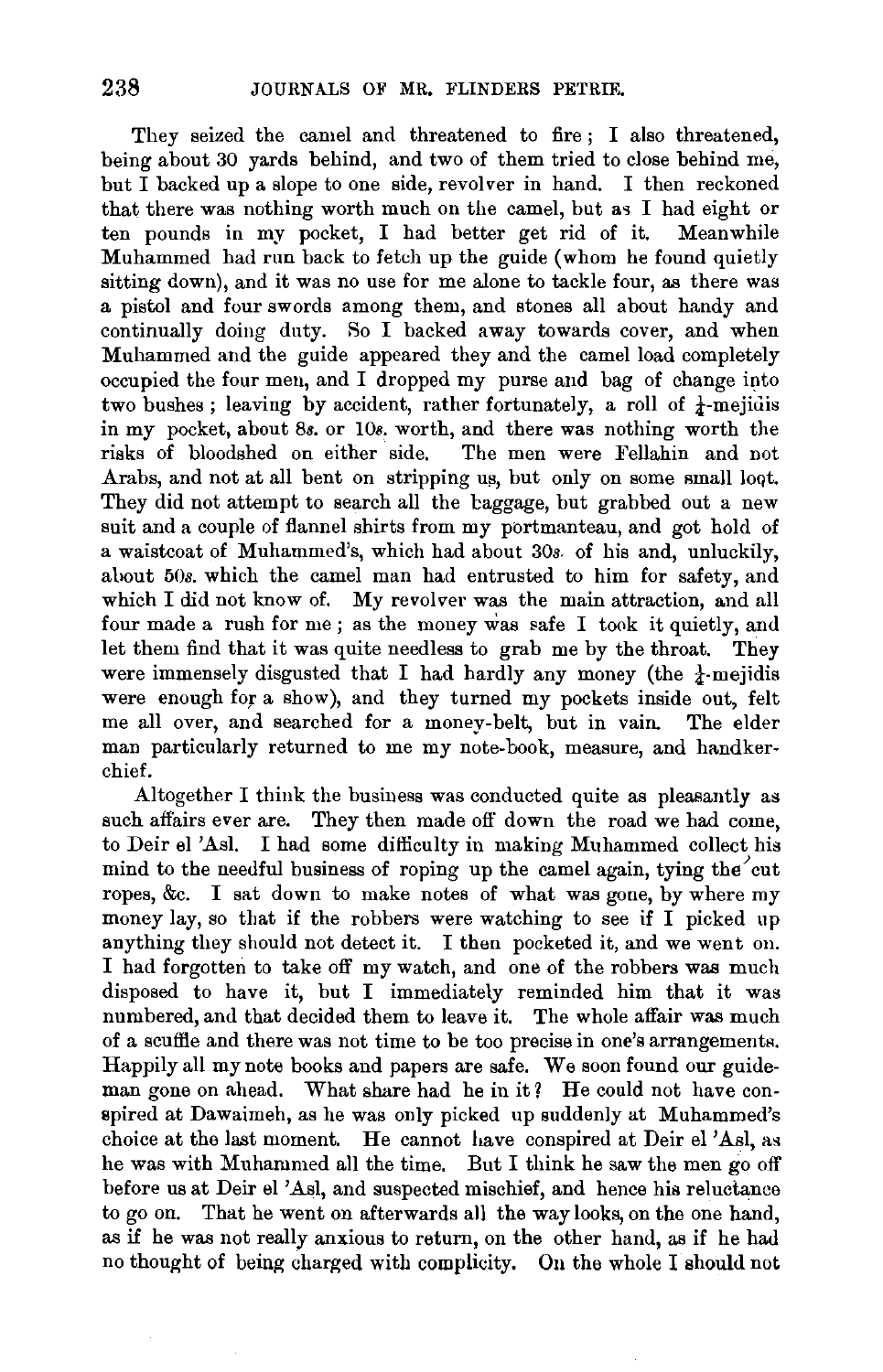accuse him. The thieves were almost certainly not from Dawaimeh, as I had there said to everyone that I was going by a different road to that which the guide took.

We reached Dhâheriyeh about an hour before sunset, owing to the delays, and pitched in a high north wind. The cold wind, after being heated in the valleys, gave me a sore throat. Really the result of the robber's grip, as I had it for weeks after. I wrote a full account and inventory of stolen goods to the acting Consul, W. H. Kayat, a Syrian, at Jerusalem, Mr. Moore being gone to England ; and a line to the Halls, as I thought they would hear some exaggerated report of it, and also asking them to order a new suit for me at Jaffa. These I send off by a horseman as soon as the moon rose, and expect now to hear of soldiers, &c., in the next few days. The messenger was to be paid at the Consulate ; he is a wild maundering-looking *sherif* with long locks.

It is a very hot day with east wind and burning sun, so I shall do very little until the evening. Everything feels hot to the touch, showing that it is well over 98°, and here I am, 2,000 feet above the sea, so what it is in the plain, I cannot guess. After, a cool west breeze sprang up and blew hard, it was still 97° by the clinical thermometer. This is well named Dhâherîyeh, as it is at the back of the world in both senses, being on the high ridge between the Dead Sea and Philistia, and being at the end of all things without any settled habitation south of this, away, away, right down to Arabia.

Three coins were brought to me, none worth buying as they had been much ground down by the finders, and as I could see at a glance what they were. Two were potin of Antioch under Trajan, and the other a denarius of Trajan. They are good historically, as, being all of one time, they point strongly to the buildings about here being of that reign, when there was a great consolidation in the East, as witness the only coins of Nineveh, under Trajan. There is a fine stone building just by my tent, and a very civil man asked me to go round into a courtyard to see more of it: arched passages, two great chambers and a staircase.

The people here are far from agreeable, quite a different manner to the Dawaimeh folks. There is only one pleasant and intelligent man I have yet seen, who showed me the coins and the building. The others are always prowling and peering about as if trying to see if they could steal. When I went only a mile from the village, among the harvesters of the place, I was cursed and threatened with a big stone, and now the night guards began to refuse to come, although well paid. This is all so nasty that I have buried what gold I have, and packed all my irreplaceable note books and papers together, clear of my other baggage, and ready to save them if nothing else. I can't expect every thief to return my note books. The Sheikh is away harvesting, and every man seems to do what is right in his own eyes. Happily, I can always get up to Hebron on foot in four hours from here, in case of a row, and there is the German inn to fall back on there. The people here refuse us water, except for payment. I went all over the hills about this village, and though there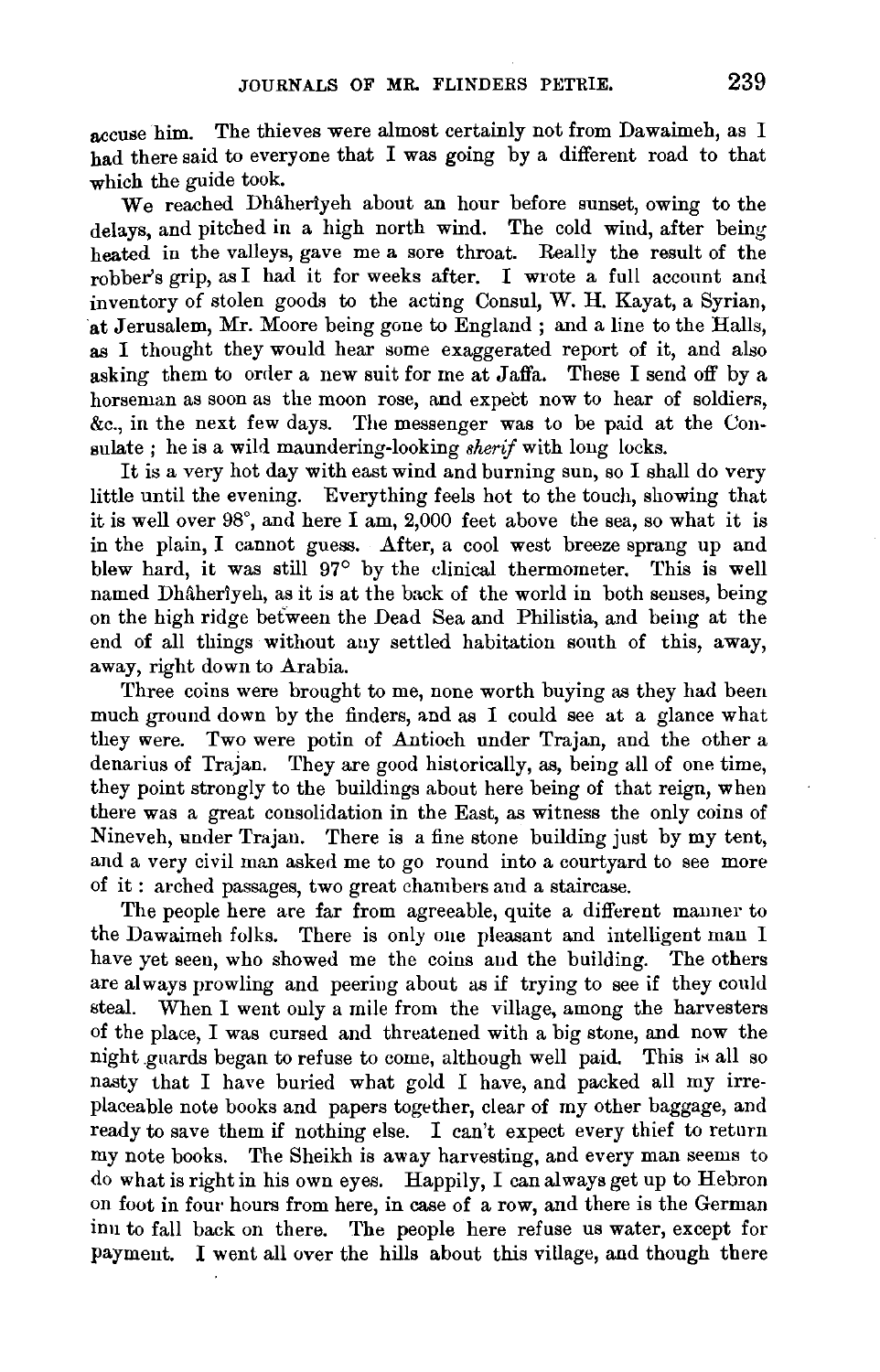are plenty of natural cave dwellings, &c., yet there is not a bit of Amorite or even .Jewish pottery; what little there is, is Greek or Roman. Then I went on a round walk with a native, but he did not know much of the country. However, he got great faith in the map, from my predictions, and was willing to go as I wanted. We went to Shuweikeh (Socoh) but all the buildings are late, and the main one is a mosque. 'Then on to Deir es Shems, but, as the name shows, it is Roman, late pottery and tesserre abound. Then on to Es Semua (Eshtemoah), which is still inhabited; but Roman work all over the place, and a large castle which they attribute to Mamun, and probably is Arabic. Then to Ra-fat, but again a mosque and late buildings. Then to Attir (Jattir), where the buildings seem again late. Then to Zânûta (Zanoah), where again there is a ruined mosque. In short, none of these Jewish sites show a trace of remains older than the Roman rule of the district, and the active civilization which seems to have remained here into early Arabic times. I suspect that the Jews here were a skin-and-wood-using people, and did not make pottery any more than the modern people. Though there was a good breeze all day, it was hot wind ; and I only took one bottle of water, and was fearfully thirsty. At Zânûta I lay flat on my back for half an hour, done for ; the thirst made my heart so troublesome up the hills ; for though the actual distance was only about 16 miles, the hills were certainly equal to half as much again.

The harvesting of the ants is everywhere to be seen ; and how anyone can have doubted that the ants (either grubs or mature) do use grain, seems impossible. Not only are the tracks leading out of the cornfields converging all on to the mouths of the ant holes, but every ant hole has about it a fringe of husks and chips carried out as waste material. The *debri8* is proof positive that the useful material has been consumed. At the present moment there is a line of ants, each struggling with a grain of barley which they are carrying off from what is spilt from the donkey's food

At last, after nearly three days, my messenger returns from Jerusalem, with a reply from Mr. Kayat that he will make a strong representation to the local authorities on the subject.

I want the soldiers to appear about here before I move to Hebron, for otherwise I expect to be robbed again. My camel man (who has safely delivered my boxes at Jaffa) was stopped between Hebron and here, and searched for valuables, on his way down this morning. I hear also that the Arabs are busy, and have carried off sundry cattle, horses, donkeys, &c., in a raid.

I went on a short day's round with a man again, feeling rather lazy in the morning after yesterday. I went first to Somerah (Shamir), where there are many ruins, but all late apparently, with Roman pottery about, and some very debased moulding. On two slabs I saw curious basin hollows, with grooves, altogether too small for collecting rain-water ; perhaps for clothes-washing, where water was scarce. Thence to some wide-spread ruins called, altogether, 'Anab. A mosque remains there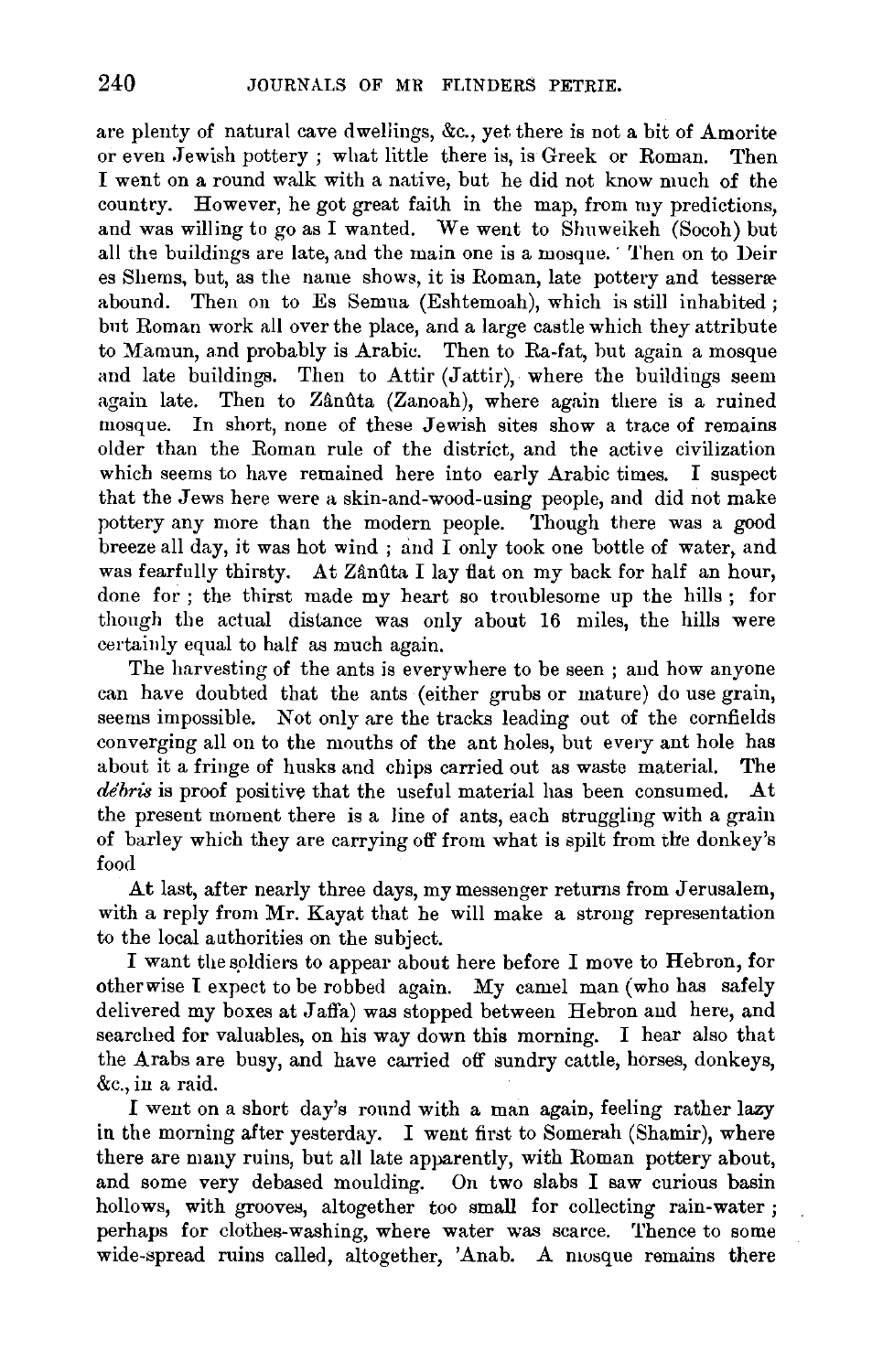entire ; but there is a puzzling point in the lintel having ornamental crosses on it. Is it possible for Muslims to have not objected to putting them up prominently thus ? Yet the kibla niche is certainly the same age as the building. A short way off are the foundations of a church, with a regular apse, and two pillars remaining. If Tiberias is the palace of the king of the fleas, assuredly 'Anab is a "hunting box" of his. While I was just measuring the mosque I welcomed a large population, insomuch that I afterwards picked off 20 from the outside of my 'clothes ; and how many more were inside, I will not venture to guess. From 'Anab, I went to 'Aseilah and Resm el Muketat, where are very similar ruins, but the latter probably Herodian by the bossing of the stones.

Then to Umm Deimnah (Madmanneh) where there are many more ruins, with two lintels bearing crosses, which prove the late date.

At Umm Kusab there were again similar ruins. Nowhere to-day did I see a fragment of Amorite or Jewish pottery. The old Sheikh of the village has turned up at last, very civil and pleasant, and will keep folks in order, I hope. All my country of to-day is sown with *durra,* and we did not meet a single person or see any one on the hills, from leaving to returning to Dhâherîyeh ; the corn harvest in the other valleys occupies every one.

Next day I made another round to D6meh (Dumah), where there are Roman building and pottery and another early mosque. Then to Kûrza, where there are some more Roman buildings and a spring half way up the hill, far above the level of innumerable caverns lower down. The water is reached by a well about 20 feet deep, very narrow, lined with rough blocks, and my guide went down and drank and washed and refreshed himself for some time. Then on to Rabud (? a Rabhath); the west part Roman, but the main hill is the first pre-Roman place I have seen about here; the pottery is mostly about 600 B.C. and some perhaps 800 B.C.; but nothing Greek or Roman. Rabîveh near it is nearly all Roman. Here my guide-whom really I guide-stuck behind, praying, he says, sleeping, I think, and didn't follow me up to Es Simia, and I saw nothing more of him until long after I had got back to my tent. Es Simia is a large place-streets of buildings of drafted stones. Tesseræ and Roman pottery show the late date of it. This morning a lad came and said he heard I was packing up; if not, when was I going ? This evening a man lounges up, puts his head in, and cross-questions me persistently as to when I am going, is it to-morrow, or in two days *1* or in four days *1* All this looks as if some one was intending to overhaul our baggage on the way. There is no sign of soldiers, nor any result of the "strong representation" from the acting Consul, though it is three days since, and thia is only 9 hours' ride from Jerusalem. I rather think of quietly going off to Hebron and telling the Kaimakam that he must send a soldier to escort the camel and baggage.

Next day I determined to go up to Hebron with an escort of villagers Su after packing the things all ready quietly in the tent, I suddenly sent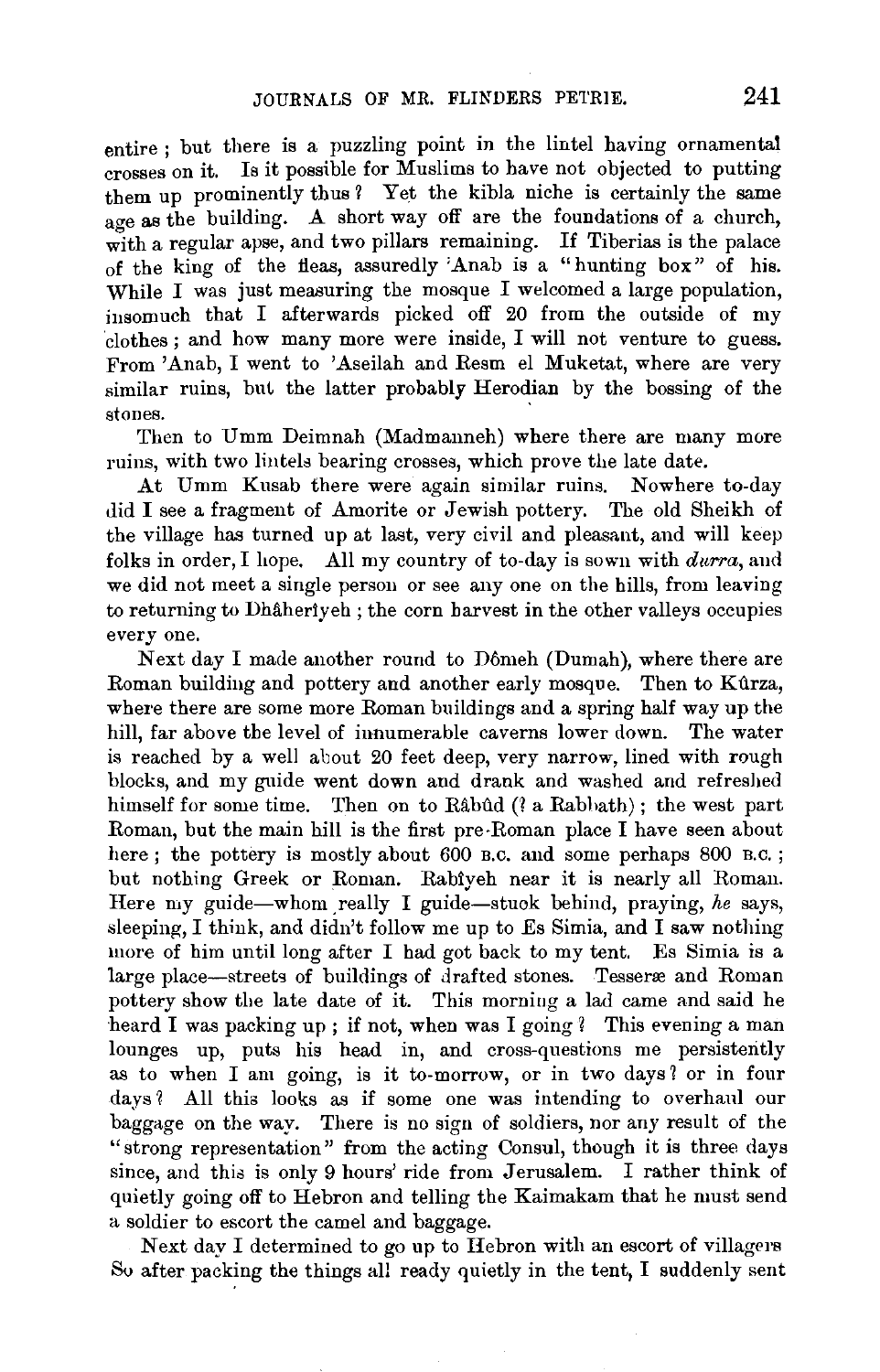for the Sheikh, who came, very reasonable and polite as before, and appointed three men to go with us. Another man, a pedlar with a donkey, was also going, so with the camel driver, Muhammed, and myself we were seven. I got off as quickly as possible after letting out that we were going, so as to leave less time for any party to waylay us. What with the crops, and not going far from the party, I could see but little of the ruins on the way. The two springs at Ain Dilbeh and Ain Hejeri make a beautiful green patch of cultivation, and it seems to me almost certain that they are the "upper and the nether springs" which Caleb gave to his daughter. From the account they 1uust have lain between Hebron and Dhaheriyeh, and nearer to Hebron probably, and one being much higher up than the other exactly agrees to the upper and nether. Khurbet Kan'an I went over, but it is Roman.

As soon as I had pitched tent at Hebron, by the spring on the Jerusalem road, I went off to see the Kaimakam as to my robbery, since Dura is all in his district. He was not in the office so iate in the after-1100n, but no letter whatever had come about the business. Here is Thursday, and Mr. Kayat's "strong representation" was to be made on Monday. If I had disregarded the consulate altogether and sent to the Kaimakam direct, I should probably have bad all my things by this time. As it is nothing has been done. The suspicious guiqe had told his niece (who lives at Dhaheriyeh) that if I would give a little I could have all my things again ; this proves that he does know the thieves, and, moreover, that it only needs a touch of Government force to make them restore the clothes, &c.

Next morning I went over to the Beit Khulfl, the early ruin which I saw with Dr. Chaplin. There I caught sight of an inscription, and then remembered how we had hunted for one said to exist by the well. This is

# **ADMNA[. AHMETH**

but very weathered. I presume it records one Domna, daughter of Demetrius. The slip of  $\Delta \eta \mu \epsilon \tau \rho \epsilon$  for  $\Delta \eta \mu \eta \tau \rho \epsilon$  being a provincialism. This lady must have been born about 210 A.D. (being named after Julia Domna) and the inscription cut about 240 A.D. as a medium date. Moreover, it was cut in its present place, as the inscription is on the edge of the block which runs deep into the wall, and cannot therefore he a re-used tomb-stone, as I at first supposed. This shows that the building, &c., and the relining (in which this is) existed before the .time of Constantine, and cannot be his basilica. So far satisfactory; as my impression was and is that the building is Amorite or early Jewish, and the relining is Herodian. I found the dressing marks on the stones, and they are pre-Herodian being cut with a small pick *(long stroke dressing* I should call it) and *not* a comb pick. There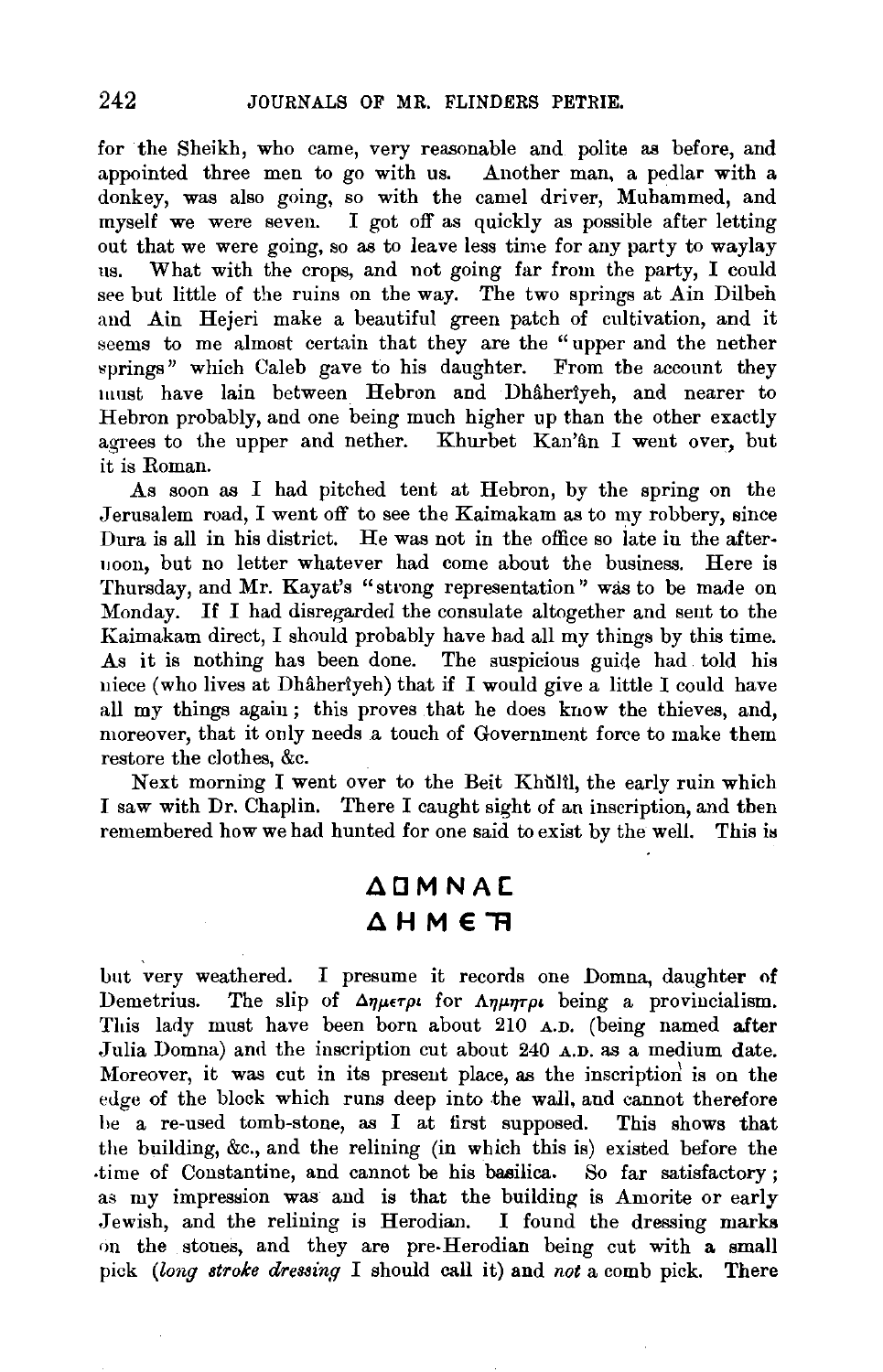are traces of a second inscription on a block by the side of Domna's : this is  $\mathsf{BY} \ldots \ldots \mathsf{IL}$ .<sup>1</sup>

I then went off after breakfast to look for the Kaimakam, but found, contrary to what I had been told, that he would not come, being Friday. So I made up my mind to stop a day and see him to-morrow. I let off Muhammed and the camel man to go to the Haram, and wished that I could have changed places with one of them, but it would be much as one's life is worth to be caught inside.

Muhammed tells me that the masonry of the wall inside is like the outside, but much finer. Some day, when the French or Hussians come, the Hebronites will have their claws cut, and we shall be able to go all over the place.

I then went off in the afternoon to see some other sites, but they all proved Roman. I heard a new variant on the regular Syrian curse. *Ikra beitak,* "May your house be ruined;" this was *lkra beit abulc ala neifit,* "May the house of your father be ruined to bits." The Egyptian *ibn el kelb,* "Son of a dog," is here amplified to *ibn sitash kaleb*, "Son of sixteen dogs," *i.e.,* back to the great-great-grandfather, all were dogs. I wonder if any one will write a comparative history of *Curses* ; this is a fine subject to let, properly studied with reference to countries and habits of the people. I can imagine comparative tables, showing the racial proportion of (1) personal, (2) ancestral, (a) possessional, (4) actional, (5) extra mundane, &c. Of course the blessings must be treated with them as their nature is similarly direct or indirect. "The comparative study of reflective wishes," is a neglected branch of Anthropology.

I had another look over Beit Khiilil, but did not see anything fresh. I measured the old lintels and door sills built in *on edge* in the relining; the door was bivalve, each half  $4\frac{1}{2}$  feet wide, 9 feet in all, and each half was fastened by two bolts on the sill.

From the lintel being slightly shorter between the pivots than the sill is, I suspect the doors swung to by their own weight, rising slightly when pushed open. Next morning, at ten, I went again to the Governorate, but neither Kaimakam, nor any other officials were there, nor would be there till some time after noon. I could not stay indefinitely in Hebron in this way, so I had to leave the matter to the "strong representation" of H.B.M. Consular Agent.

We then went off to Beit Jibrin, over no sort of a road in some part of the hills. I looked up one or two Khurbehs on the road. Beit Jibrin is es-entially Roman, with mediæval rebuilding, and all the places around, so far as I have seen, are Roman also, with one great exception. Tell Sandahannah (mediæval name Sant' Yohanna) is a high commanding mound, all the surface of which is Seleucidan, so far as can be seen, with only single scraps of Roman pottery. But at the north-west side, where

 $<sup>1</sup>$  A copy of this inscription, forwarded by Rev. J. E. Hanauer, was pub-</sup> lished in the *Quarterly Statemext* for October, 1889.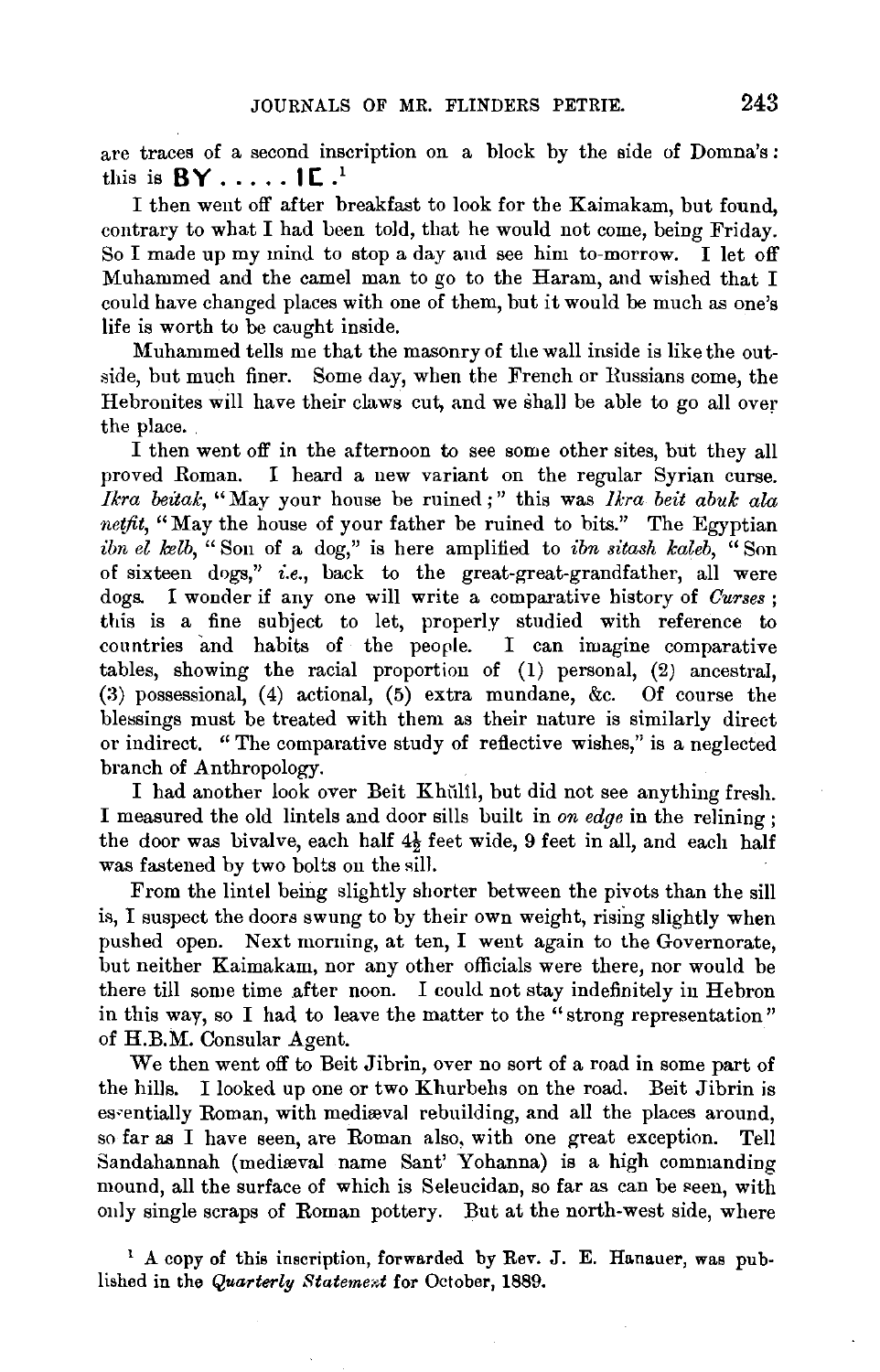it joins to the ridge of Khurbet Merash, there is a large tract of Jewish pottery back to the earlier kings, I should say.

 $\overline{M}_{y}$  belief is that this is only an outcrop of the Jewish pottery not buried by the Seleucidan town, and that the whole mound is Jewish beneath. It is too high to have been all the accumulation of Greek times. Now this joining Merash (which was evidently a great place, as the battle (2 Chron. xiv, 9-12) was named after it), I take it that this Sandahannah is the original Marasheh, the name of which has only clung to a spur of the hills. This seems to have been a great fort commanding one of the main roads into the hill country and Jerusalem; and the tactics of Asa seem to have been to let the Egyptians enter a valley past the fort, and then attack them with the army in front, and the garrison in the rear, thus taking them so that their numbers were useless.

I think it would be well to cut into Sandahannah and see what there is under the Seleucidan. There are plenty of Greek buildings to clear, the walls of which show all over the surface, and they might give some inscriptions. It is a good point finding the early date of at least a part of this great mound, especially as it links on to'history.

It is curious how very short the Syrians are as to thirst. In Egypt I do not remember any difference between the natives and myself. Here they are wanting water every hour or half-hour ; not that they take much at a time, only half a pint or so. On the contrary, I go quite happily for four or five hours, by which time I am, a quart in arrear and begin to be thirsty. Two quarts in arrear, I feel bad, and three quarts gone, I can hardly stir. But these fellows are utterly miserable before they need a quart. One would have thought that Ramadan wculd have trained them.

From Beit Jibrin we went on to Akir (Ekron). I looked over Tell Bornât, which seems to be later Jewish on the surface, certainly not Roman.

Next at Dhikerin, though there are pieces of Roman and Arab pottery about, I found some Amorite pottery on the top, showing that it is nearly all early. I then came to Tell es Sâfi (supposed to be Gath), which is a large mound ou the top of a ridge of chalky limestone ; a village now covers one side of it. Here I found Amorite, or early Jewish pottery, up to nearly the top, and no Greek or Roman. A polite inhabitant showed me a place where they have uncovered an ancient wall of drafted blocks, which they were gradually quarrying away for stone. From the method of the stone dressing I should suppose it to be Jewish.

Hence I went to Mekenna (Meconna), where the slight mound appears to be of the later Jewish and Persian period, but there was no Roman nor later Greek pottery. At Umm Kelkah there is another of those strange bottle-shaped caves, which I have not yet mentioned. They are common all over the district of Beit Jibrin, and in fact wherever the rock is of the firm, yet soft, white limestone. The usual form is thus about 25 feet deep, and 20 to 25 feet across. They are probably early, but were certainly used, and made down to Roman times, as some have rows of columbarium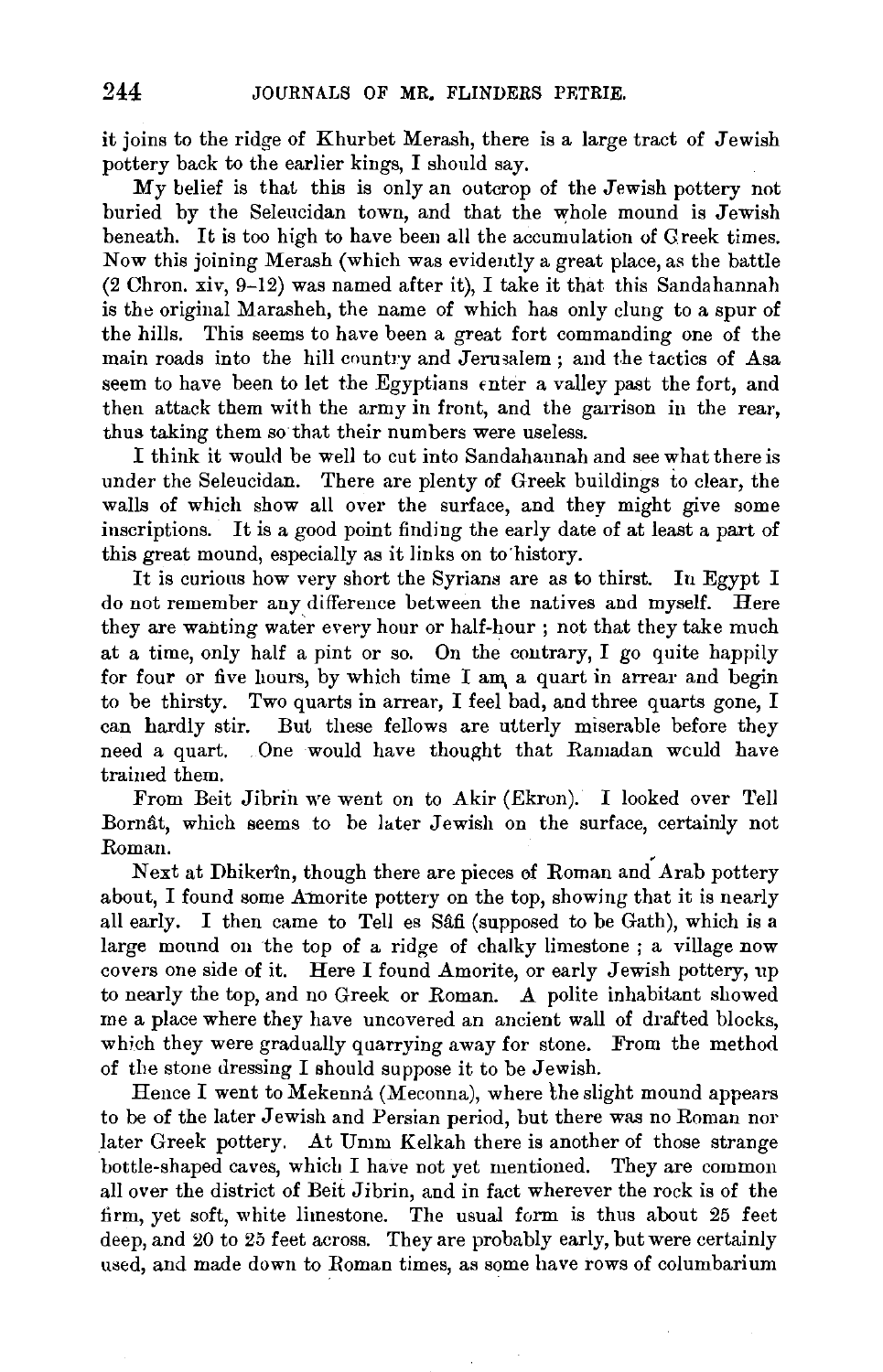niches. Some, I presume the later ones, have a winding staircase down the side, entering by a side cut apart from the top hole. There is very little pottery at Umm Kelkhah, probably both Jewish and Roman.

'Akir is entirely modern, apparently; there is no mound, the village lying in a slight hollow by the well, and it cannot have been a city of much size. I rather think that it had its reputation and importance from the oracle of Baal-zebub, and was not a political or commercial place. The only ancient thing I saw was a large mortar of black trachyte, with handles pierced so as to turn it over on pivots to empty it. On one side is a design, apparently the Egyptian *tat,* with the sun and moon on each side, and palm branches above. The well at 'Akir is a pretty spot; a large wide spreading tree stands over it, a waterwheel with a band of rope, with jars fastened on to it, is worked by a mule, and raises a constant stream of water ; this flows into a tank, from which the cattle are watered, and all the women and girls of the village bring their jars to fill at the stream.

I have had a constant difficulty all this trip in getting sufficient sleep at night ; what with guards, dogs, donkeys, and villagers, I have been cut down sometimes to four hours, and I have been all day nearly falling asleep on my donkey, and with a miserable headache. This is a disadvantage in going about in the summer, the nights are only ten hours, and there is not much time left out of that if you are disturbed.

At Dejan the ground is being dug into for quarrying, and I could see by a clean section that there is only 3 or 4 feet of stuff, and that is Roman.

I then reached Jaffa and found Mr. Hall at home and most kind in every way. I turned over the baggage, put together what should go into store, and sent it off by the camel-man to Dr. Wheeler at Jerusalem.

I saw a very interesting sight at Jaffa. On a piece of waste ground, almost out of the town, were five miserable tents, and in them, or rather under their shadow, were some of the wandering iron-workers, the descendants of the primitive smiths, who went from place to place.

They were not at all of the Arab or Syrian types. Most of the men were away, looking for jobs, but I noticed one with a close thick short beard. The women varied much in type, one was of sallow complexion, with very rounded features, another was of a European type, with fairish skin, and a handsome intelligent face, with an enormous luxuriant head of black hair. She was blowing double bellows of goat skins. They reminded me more of gipsies than of any Semitic people.

I arranged with Mr. Hall about the sets of photographs of Syrian types, of which he had sent out some alraady for me. They will go to Dr. Elliott, at Gaza; Revs. C. T. Wilson, Jerusalem; H. Sykes, at Salt; T. F. Wolters, at Nazareth; Dr. Torrance, at Tiberias, all of whom are photographers, and one set remains at Jaffa for any one else to see.